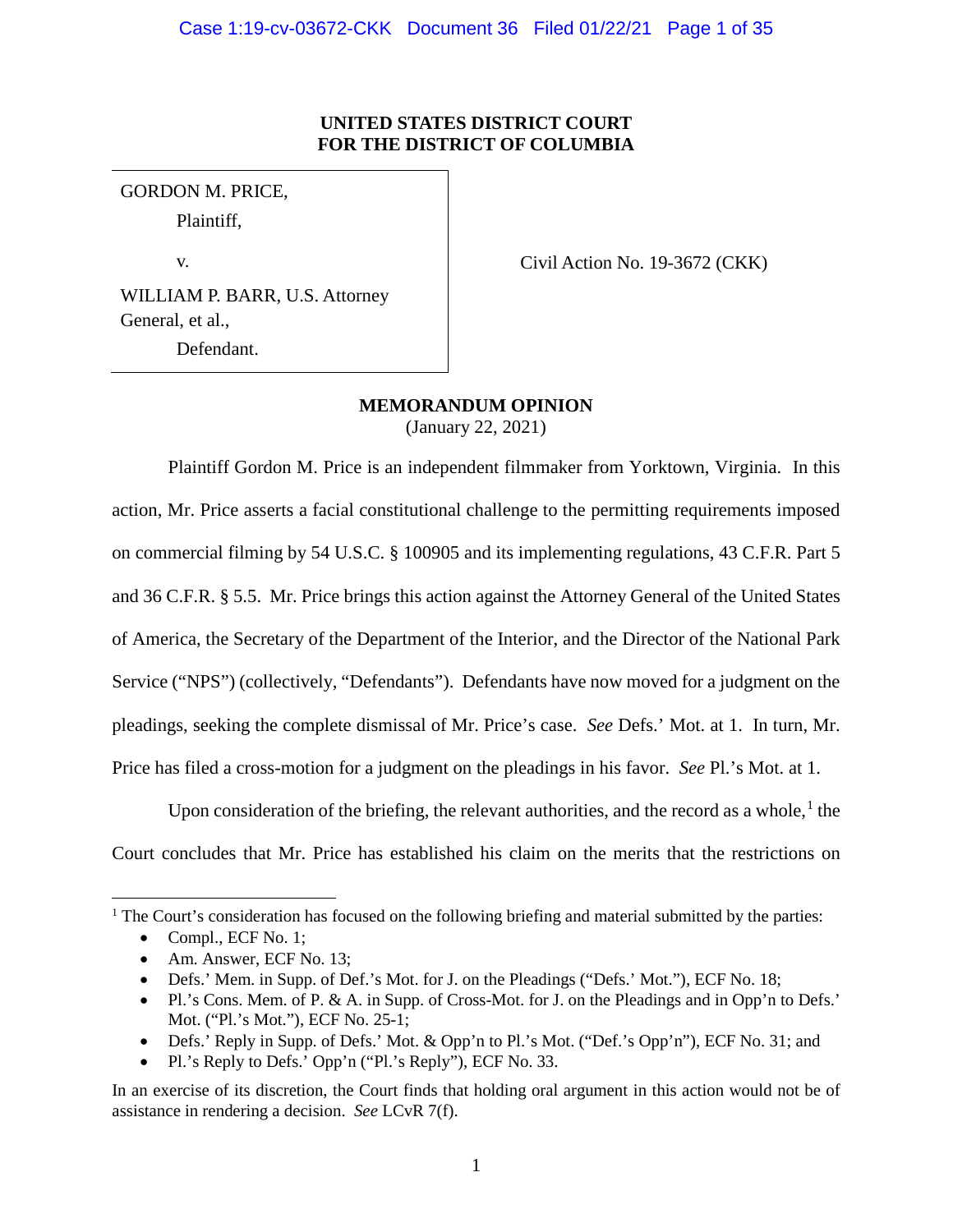### Case 1:19-cv-03672-CKK Document 36 Filed 01/22/21 Page 2 of 35

commercial filming set forth in 54 U.S.C. § 100905 and its implementing regulations, 43 C.F.R. Part 5 and 36 C.F.R. § 5.5, violate the First Amendment. Accordingly, the Court **DENIES** Defendants' motion for a judgment on the pleadings and **GRANTS** Mr. Price's cross-motion for a judgment on the pleadings. As set forth below, the Court will enter a declaratory judgment and permanent injunction in Mr. Price's favor.

## **I. BACKGROUND**

### **A. Section 100905**

Mr. Price raises a facial constitutional challenge to 54 U.S.C. § 100905 and its implementing regulations, 43 C.F.R. Part 5 and 36 C.F.R. § 5.5. *See* Compl. ¶ 1. Section 100905 provides that the Secretary of the Interior "shall require a permit and shall establish a reasonable fee for commercial filming activities or similar projects in a System unit." 54 U.S.C. § 100905(a)(1). The statute's paid permit requirement, however, does not apply to noncommercial filming. *See id.* Separately and in addition to the permit fee required for commercial filming by § 100905(a)(1), the Secretary of the Interior "shall [also] collect any costs incurred as a result of filming activities or similar projects, including administrative and personnel costs." *Id.*  § 100905(b). Additionally, § 100905(c) imposes a distinct permit requirement for "still photography," applicable in limited circumstances. *Id.* § 100905(c)(1)–(2). Section 100905's permitting regime for "commercial filming" and "still photography" applies to "any area of land and water administered by the Secretary [of the Interior], acting through the Director [of the National Park Service], for park, monument, historic, parkway, recreational, or other purposes." *Id.* § 100501 (defining a "system unit"); *see also id.* § 100102(1)–(6). Section 100905 itself does not define the terms "commercial filming" or "still photography." *See id.* § 100905; Compl. ¶ 24.

The permitting regime required by § 100905 promotes two principal goals: land preservation and rent extraction. As to the former, Congress endeavored to reduce "the impairment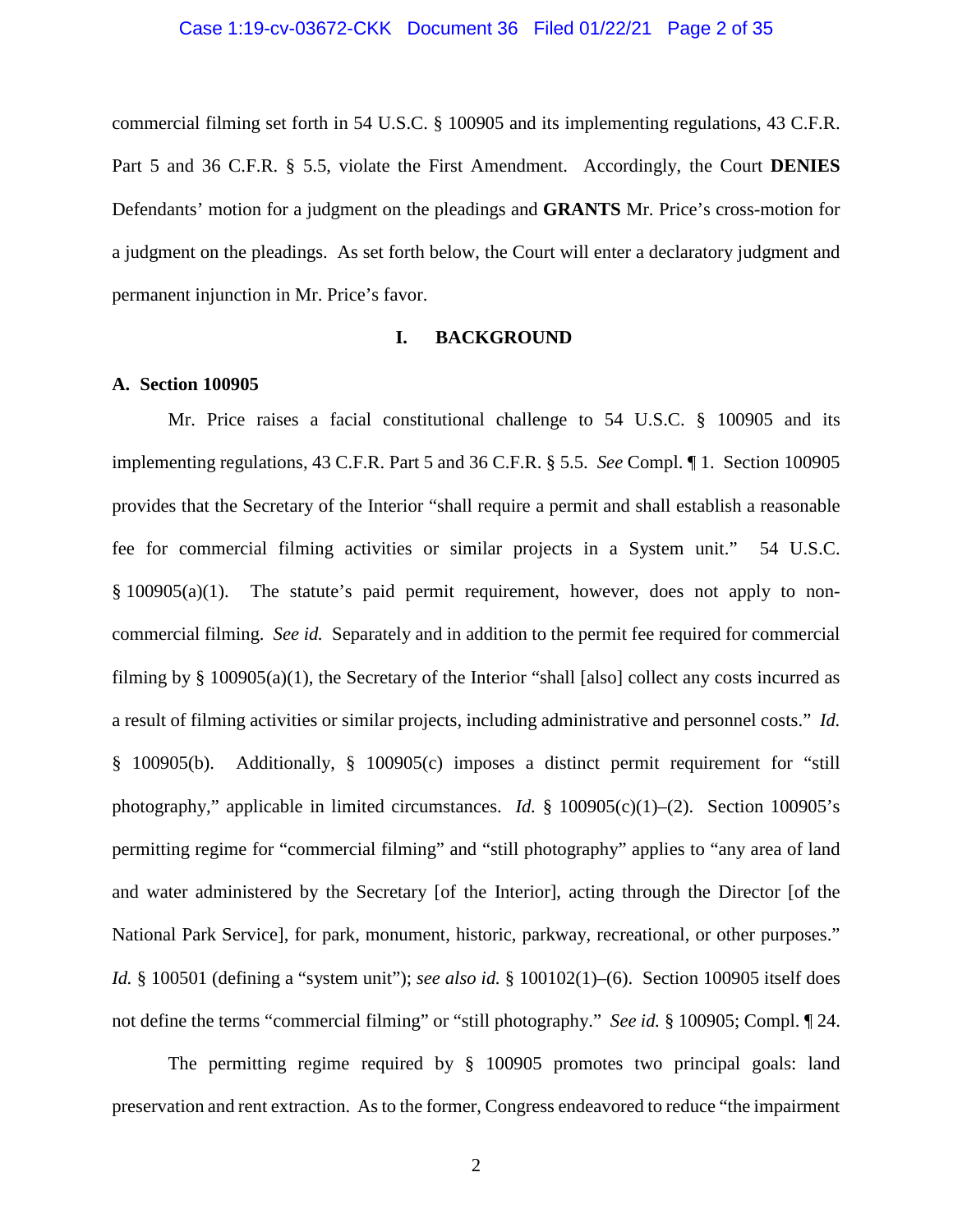### Case 1:19-cv-03672-CKK Document 36 Filed 01/22/21 Page 3 of 35

of the values and resources which are to be protected on federal lands." H.R. Rep. 106-75, at 3 (1999). Accordingly, § 100905 prohibits the issuance of a permit for "any filming" or "still photography" that threatens "a likelihood of resource damage." 54 U.S.C. § 100905(d)(1). Section 100905, however, also furthers the purpose of rent extraction. On its face, § 100905 states that the permit fees imposed on "commercial filming" "shall provide a fair return to the United States," measured in relation to the "number of days of the filming activity," the "size of the film crew present," the "amount and type of equipment used," *id.* § 100905(a)(1)(A)–(C), or any other factor the Secretary of the Interior deems "necessary," *id.* § 100905(a)(2). All such fees collected under § 100905 "shall be available for expenditure by the Secretary [of the Interior], without further appropriation and shall remain available until expended." *Id.* § 100905(e)(1). Notably, the statute's legislative history emphasizes the fact that "high-grossing films" are produced in national parks and indicates that § 100905's purpose "is to authorize the Secretary of the Interior . . . to assess fees for commercial filming activities on Federal lands." S. Rep. 106-67, at 2–3 (1999). Relatedly, Congress has declared "that it is the policy of the United States that the United States receive fair market value of the use of the public lands and their resources." 43 U.S.C.  $§ 1701(a)(9).$ 

To implement the permitting regime required by § 100905, the Department of the Interior ("DOI") promulgated the regulations found at 43 C.F.R. Part 5. The regulations thereunder "cover[] commercial filming and still photography activities on lands and waters administered by the National Park Service, the Bureau of Land Management, and the U.S. Fish and Wildlife Service." 43 C.F.R. § 5.1. In accordance with § 100905, the DOI implementing regulations require a permit for "[a]ll commercial filming." *Id.* § 5.2(a). The DOI regulations define "commercial filming" as: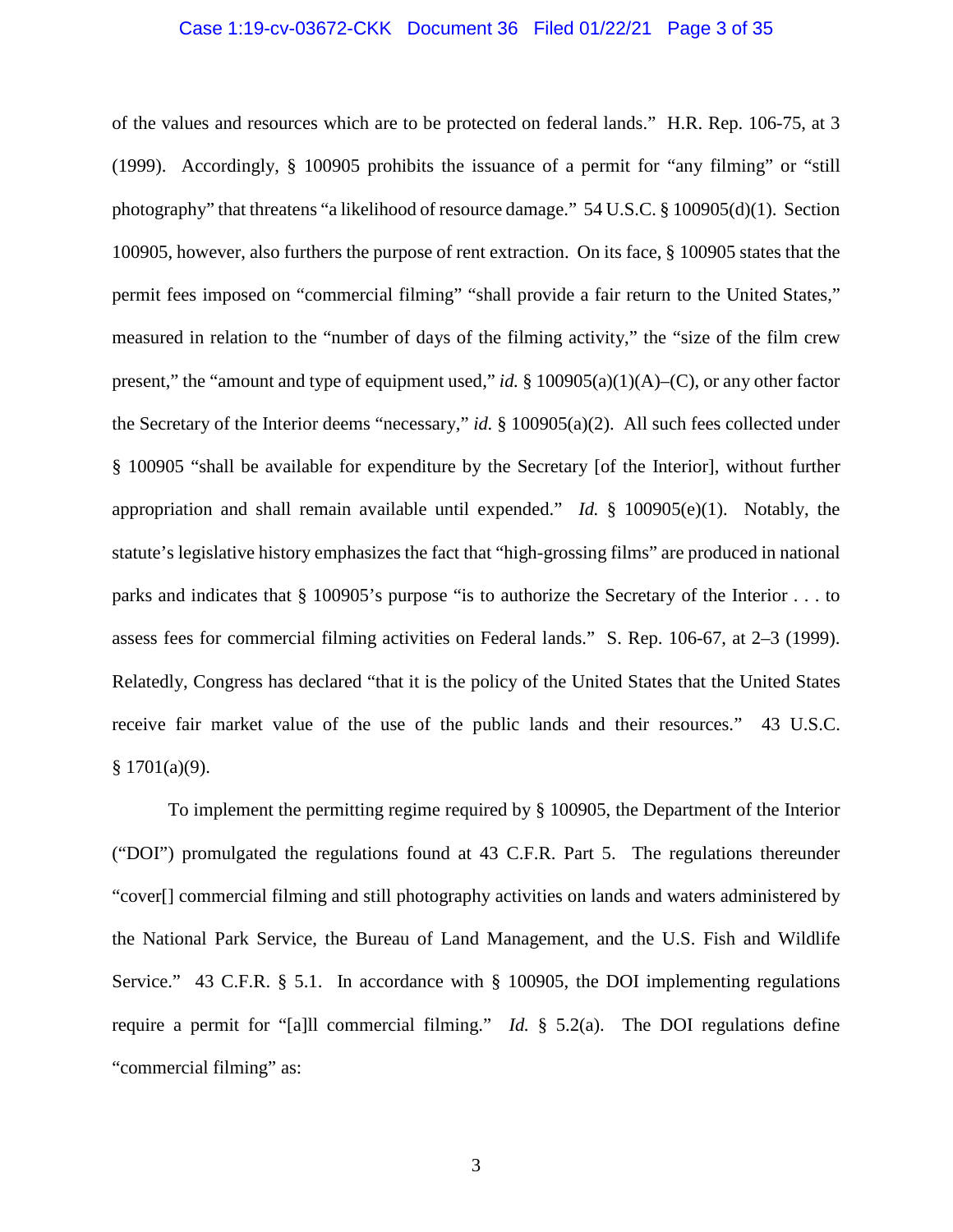### Case 1:19-cv-03672-CKK Document 36 Filed 01/22/21 Page 4 of 35

[T]he film, electronic, magnetic, digital, or other recording of a moving image by a person, business, or other entity for a market audience with the intent of generating income. Examples include, but are not limited to, feature film, videography, television broadcast, or documentary, or other similar projects. Commercial filming activities may include the advertisement of a product or service, or the use of actors, models, sets, or props.

*Id.* § 5.12. The DOI regulations, however, specifically exempt "news-gathering" activities from the permitting regime. *Id.* § 5.4(a). For the purposes of 43 C.F.R. Part 5, "news" is defined as "information that is about current events or that would be of current interest to the public, gathered by news-media entities for dissemination to the public." *Id.* § 5.12. The DOI regulations also set forth a separate set of less restrictive permitting criteria for "still photography." *Id.* § 5.2(b).

Finally, the DOI regulations enumerate seven permissible bases for the denial of a commercial filming or still photography permit. *See id.* § 5.5(a)–(g). Specific to the national parks themselves, a permit may be denied where the commercial filming or still photography would "[r]esult in unacceptable impacts or impairment to National Park Service resources or values." *Id.* § 5.5(d). Failure to comply with any provision of 43 C.F.R Part 5, including the obligation to procure a permit for commercial filming or still photography, is a violation of 36 C.F.R. § 5.5. Thereunder, a permit violation carries the potential for fines and up to six months in prison. *See* 18 U.S.C. § 1865; 36 C.F.R. § 1.3.

### **B. Mr. Price's Commercial Filming**

Mr. Gordon Price is a part-time independent filmmaker who lives and works in Yorktown, Virginia. *See United States v. Price*, No. 4:19-po-180-DEM (E.D. Va. July 31, 2019), ECF No. 10-1 (Price Decl.), ¶ 1. In February 2017, Mr. Price and a colleague began filming an independent feature entitled *Crawford Road* about "a stretch of road in York County, Virginia, that has long been the subject of rumors of hauntings and was the location of unsolved murders." *Id.* ¶ 2. Mr. Price filmed some *Crawford Road* scenes "in areas open to the general public at about four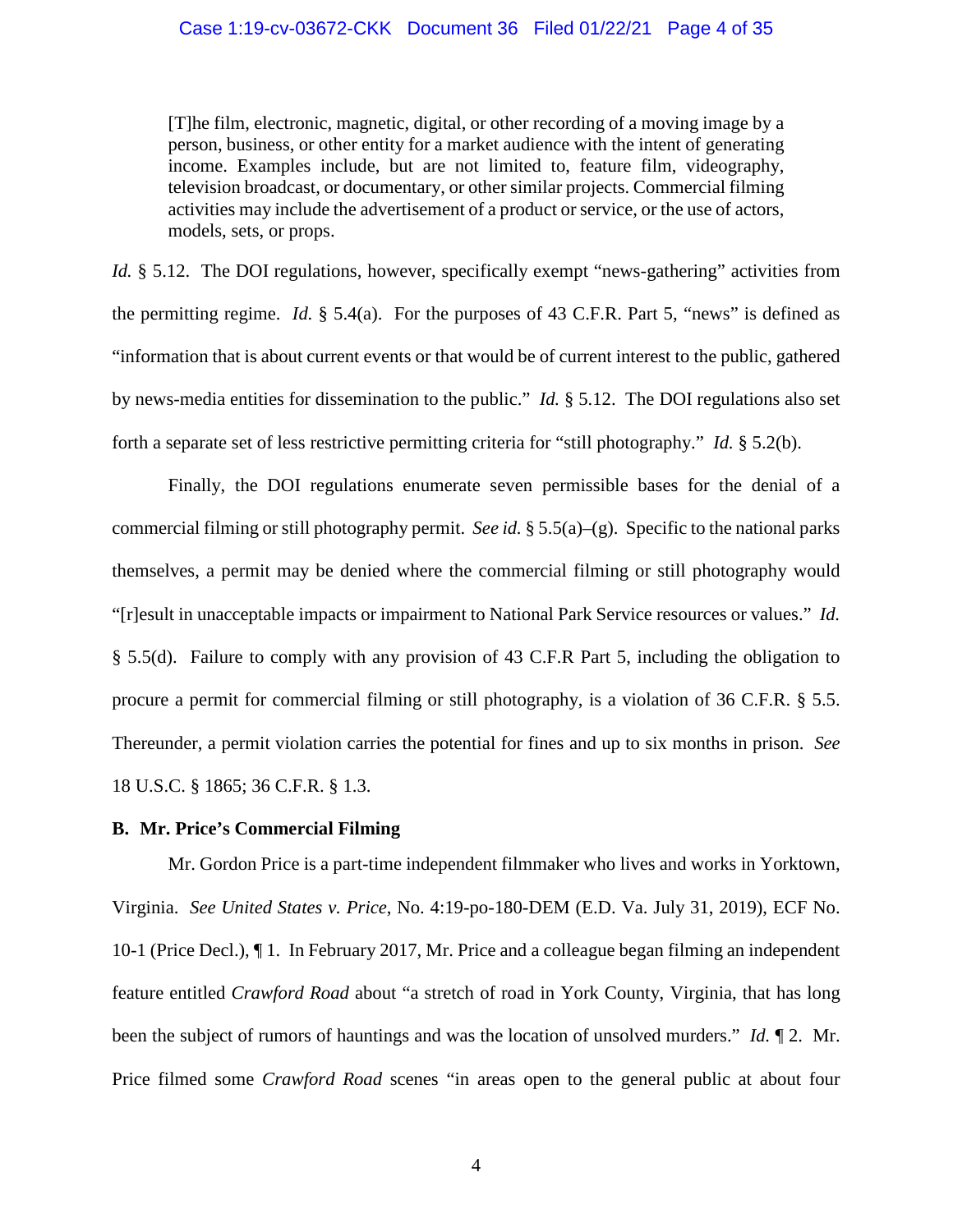### Case 1:19-cv-03672-CKK Document 36 Filed 01/22/21 Page 5 of 35

locations within the Yorktown Battlefield in the Colonial National Historical Park," which is property administered by NPS. *Id.* ¶ 8. Mr. Price shot multiple scenes on the Yorktown Battlefield, as well as a location known as "Crybaby Bridge" along Crawford Road. *Id.* ¶ 9. No more than four people were present during this filming, and Mr. Price used only a camera tripod and a microphone, without any "heavy equipment," for his recordings in the park. *Id.* Mr. Price, however, "neither sought nor received a permit from [NPS] before filming on the Battlefield." *Id.*   $\P$  10.

*Crawford Road* premiered at a restaurant in Newport News, Virginia on October 17, 2018 before a crowd of approximately 250 people. *Id.* ¶¶ 3–4. The film garnered some attention in the local press and on social media sites. *See id.*  $\P$  5–6. In December 2018, however, two NPS officers located Mr. Price at work and "issued him a violation notice for failure to obtain a commercial filming permit under 36 C.F.R. § 5.5(a)." *Id.* ¶ 11; *see also United States v. Price*, No. 4:19-po-180-DEM (E.D. Va. Mar. 26, 2019), ECF No. 1 (Not. of Violation), at 1. Mr. Price subsequently appeared before the United States District Court for the Eastern District of Virginia, and, after retaining counsel, challenged his 36 C.F.R. § 5.5 violation on grounds that § 100905 was "facially invalid as a content-based prior restraint of freedom of speech." *United States v. Price*, No. 4:19-po-180-DEM (E.D. Va. July 31, 2019), ECF No. 9 (Mot. to Dismiss), at 1. In response, the government elected to dismiss the charge against Mr. Price rather than litigating the constitutional question raised, explaining that "the interests of justice [were not] served by pursuing this prosecution." *United States v. Price*, No. 4:19-po-180-DEM (E.D. Va. Aug. 27, 2019), ECF No. 19 (Gov't Mot. to Dismiss), ¶ 6.

Nonetheless, the government maintained that § 100905's permitting regime was constitutional, that all commercial filming within NPS's jurisdiction still required a permit, and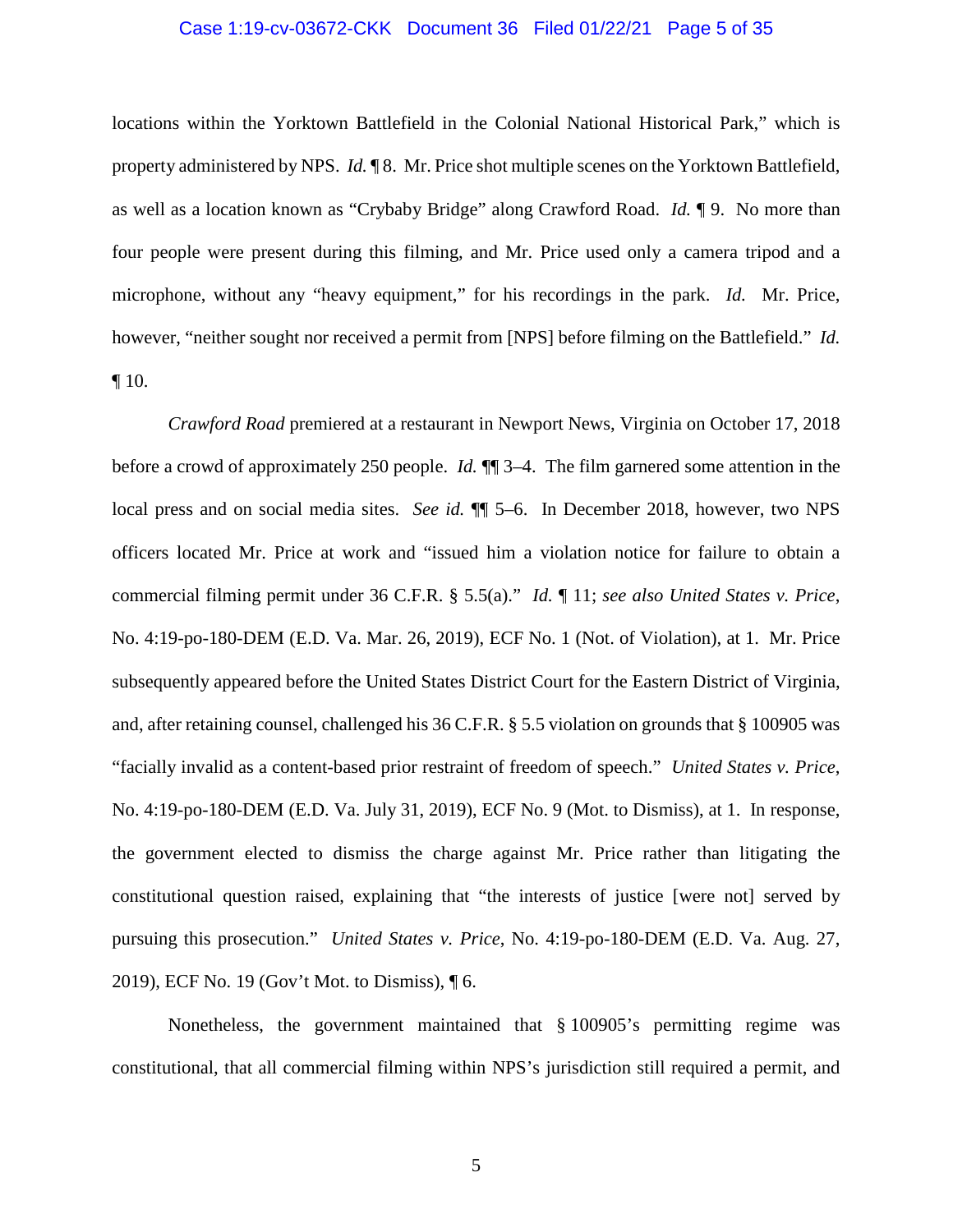### Case 1:19-cv-03672-CKK Document 36 Filed 01/22/21 Page 6 of 35

that "failure to comply with any provision of 43 CFR part 5 is a violation." *Id.* ¶¶ 2–5. As such, "the government did not suggest in any way that it would refrain from issuing further violation notices to Mr. Price if he films on federal land in the future." Compl.  $\P$  53; Am. Answer  $\P$  53. Ultimately, the district court dismissed the criminal case against Mr. Price and found that the government's voluntary dismissal deprived the court of jurisdiction to consider the merits of Mr. Price's First Amendment challenge to § 100905 and its implementing regulations. *See United States v. Price*, No. 4:19-po-180-DEM (E.D. Va. Nov. 1, 2019), ECF No. 23 (Order), at 4. The district court, however, advised Mr. Price that he could still "assert his constitutional claims in a civil action." *Id.*

Following the dismissal of the charge against Mr. Price, the specter of future violations under § 100905 had at least two effects on Mr. Price's conduct. First, Mr. Price altered his plans for his original *Crawford Road* film. After receiving the 36 C.F.R. § 5.5 violation notice, Mr. Price "canceled upcoming screenings of *Crawford Road* and reedited [the film] to delete footage that had been taken on property covered by the charge." Compl. ¶ 46; Am. Answer ¶ 46. He also suspended ongoing negotiations regarding the distribution of the film and presently remains unable to obtain distribution for *Crawford Road*. *See* Compl. ¶ 47; Am. Answer ¶ 47. Second, Mr. Price altered the plans for his new film entitled *Ten Doors*, *United States v. Price*, No. 4:19-po-180- DEM (E.D. Va. Aug. 29, 2019), ECF No. 20-1 (Price Decl.), ¶ 3, which was to "include a recreation of the Saltville Massacre that occurred on October 3, 1864, in Saltville, Virginia." *Id.* In preparation for this second film, Mr. Price had scouted filming locations "that included the Yorktown Battlefield and the Manassas National Battlefield," both federal parks under NPS jurisdiction. *See id.* ¶ 4. Mr. Price, however, has not proceeded with any filming at these sites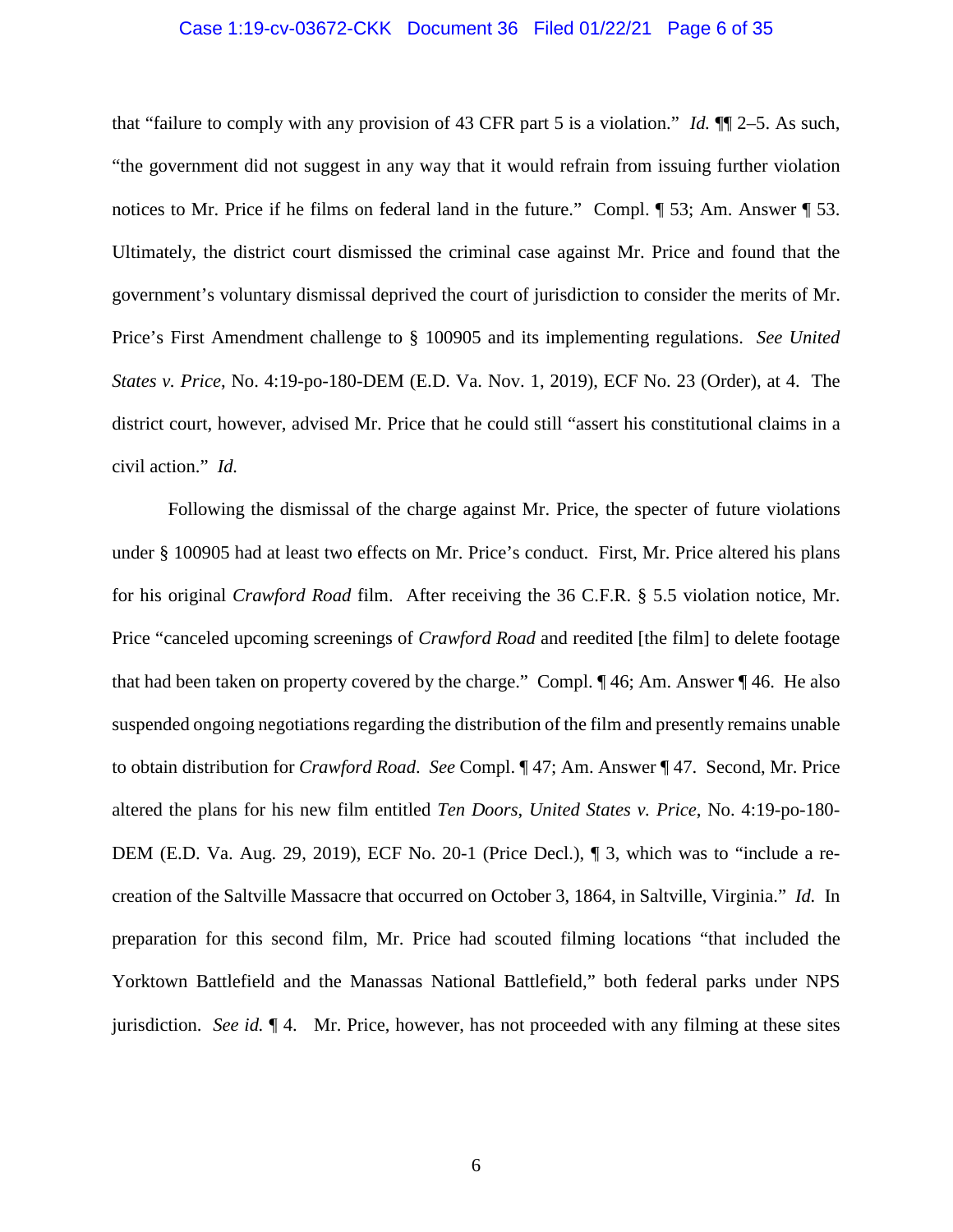### Case 1:19-cv-03672-CKK Document 36 Filed 01/22/21 Page 7 of 35

out of concern for a subsequent citation and penalty under § 100905 and its implementing regulations. *See id.*

On December 9, 2019, Mr. Price filed a civil complaint with this Court challenging the facial constitutionality of 54 U.S.C. § 100905 and its implementing regulations, 43 C.F.R. Part 5 and 36 C.F.R. § 5.5. *See* Compl. ¶ 1. In his complaint, Mr. Price asks this Court for "[a] declaratory judgment stating that the requirements in 54 U.S.C. § 100905, 43 C.F.R. Part 5, and 36 C.F.R. § 5.5 that those engaged in 'commercial filming' must obtain permits and pay fees are unconstitutional." Compl. at Prayer for Relief, ¶ A. Relatedly, Mr. Price seeks "[a] permanent injunction enjoining the permit and fee requirements for commercial filming in 54 U.S.C. § 100905, 43 C.F.R. Part 5, and 36 C.F.R. § 5.5, and enjoining prosecution and the imposition of criminal liability thereunder." Compl. at Prayer for Relief, ¶ B. To support his request for relief, Mr. Price alleges, in Counts I through VI of his complaint, six reasons why 54 U.S.C. § 100905 and its implementing regulations violate the First Amendment. *See* Compl. ¶¶ 56–107. In Count VI of his complaint, Mr. Price also alleges that 54 U.S.C. § 100905 and its implementing regulations violate the equal protection component of the Fifth Amendment. *See* Compl. ¶¶ 103– 07.

In response to Mr. Price's complaint, Defendants filed their answer on February 11, 2020, *see* Answer, ECF No. 9, and, shortly thereafter, filed an amended answer to Mr. Price's complaint on April 2, 2020, *see* Am. Answer, ECF No. 13. Defendants then moved under Federal Rule of Civil Procedure 12(c) for a judgment on the pleadings against Mr. Price. *See* Defs.' Mot. at 1. In turn, Mr. Price opposed Defendants' Rule 12(c) motion and filed his own cross-motion under Rule 12(c) for a judgment on the pleadings against Defendants. *See* Pl.'s Mot. at 1. In his cross-motion, Mr. Price specifically moves the Court to "declare that the requirements in 54 U.S.C. § 100905,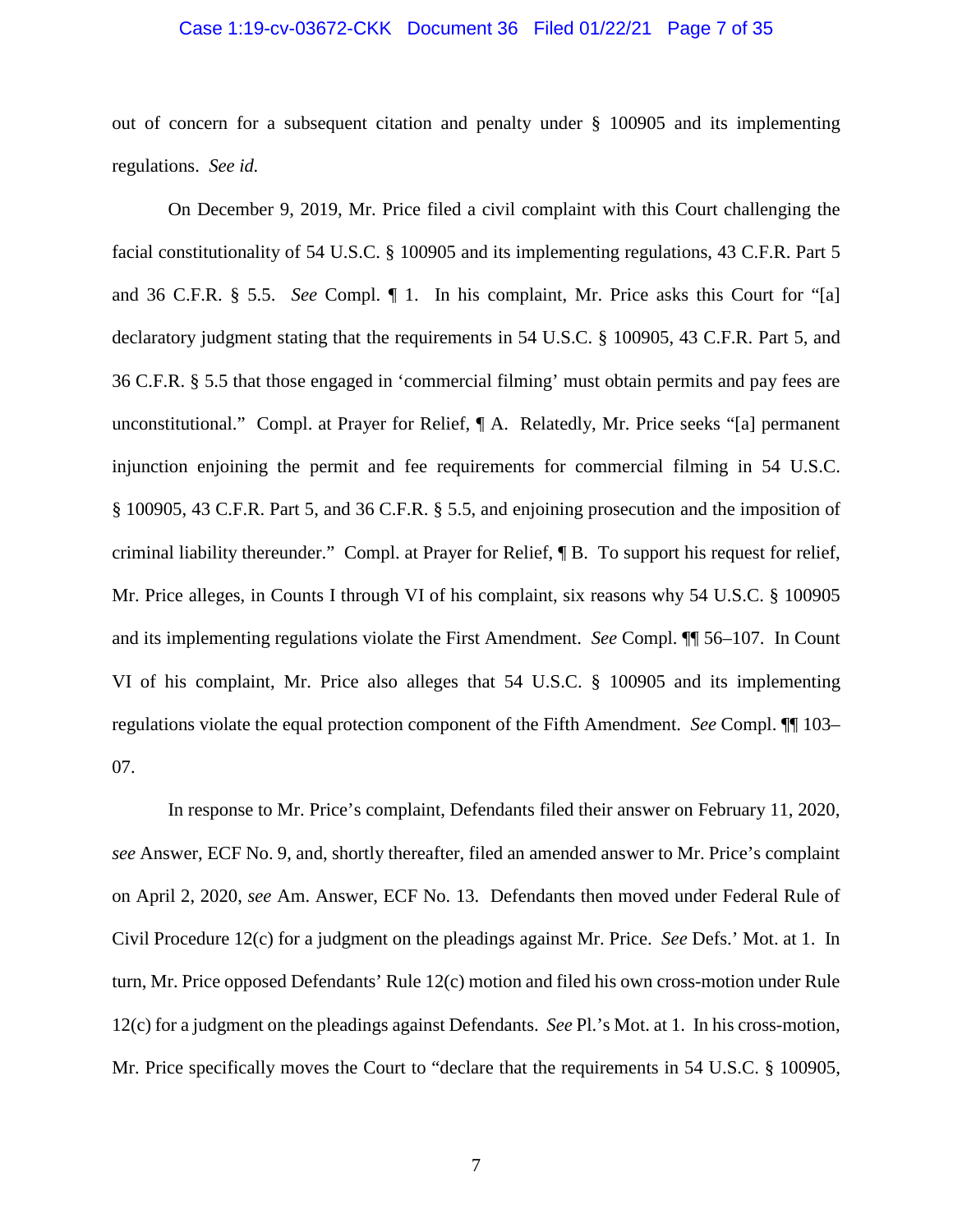43 C.F.R. Part 5, and 36 C.F.R. § 5.5 that those engaged in 'commercial filming' must obtain permits and pay fees are unconstitutional" and also to "permanently enjoin their enforcement and any prosecution or imposition of criminal liability thereunder." Pl.'s Mot. at 45. The parties have now completed their briefing on the pending cross-motions, and those motions are ripe for this Court's review.

### **II. LEGAL STANDARD**

The parties have each moved for a judgment on the pleadings under Federal Rule of Civil Procedure 12(c). Rule 12(c) states that "[a]fter the pleadings are closed—but early enough not to delay trial—a party may move for judgment on the pleadings." Fed. R. Civ. P. 12(c). "[A] Rule 12(c) motion asks the court to render a judgment on the merits by looking at the substance of the pleadings and any judicially noted facts." *Murphy v. Dep't of Air Force*, 326 F.R.D. 47, 49 (D.D.C. 2018) (quotation omitted). "Thus, a Rule 12(c) motion requires the court to consider and decide the merits of the case, on the assumption that the pleadings demonstrate that there are no meaningful disputes as to the facts such that the complaint's claims are ripe to be resolved at this very early stage in the litigation." *Id.* (citing 5C Charles Alan Wright & Arthur R. Miller, Federal Practice & Procedure § 1369 (3d ed. 2004)).

To prevail on a Rule 12(c) motion, the "moving party [must] demonstrate[ ] that no material fact is in dispute and that it is entitled to judgment as a matter of law." *Schuler v. PricewaterhouseCoopers, LLP*, 514 F.3d 1365, 1370 (D.C. Cir. 2008) (quoting *Peters v. Nat'l R.R. Passenger Corp.*, 966 F.2d 1483, 1485 (D.C. Cir. 1992)). "[T]he Rule 12(c) burden is substantial: if the Rule 12(c) movant cannot show both that there is no material dispute of fact (as reflected in the parties' pleadings) *and* that the law is such that the movant is entitled to judgment as a matter of law, then the motion for judgment on the pleadings must be denied." *Murphy*, 326 F.R.D. at 49 (emphasis in original).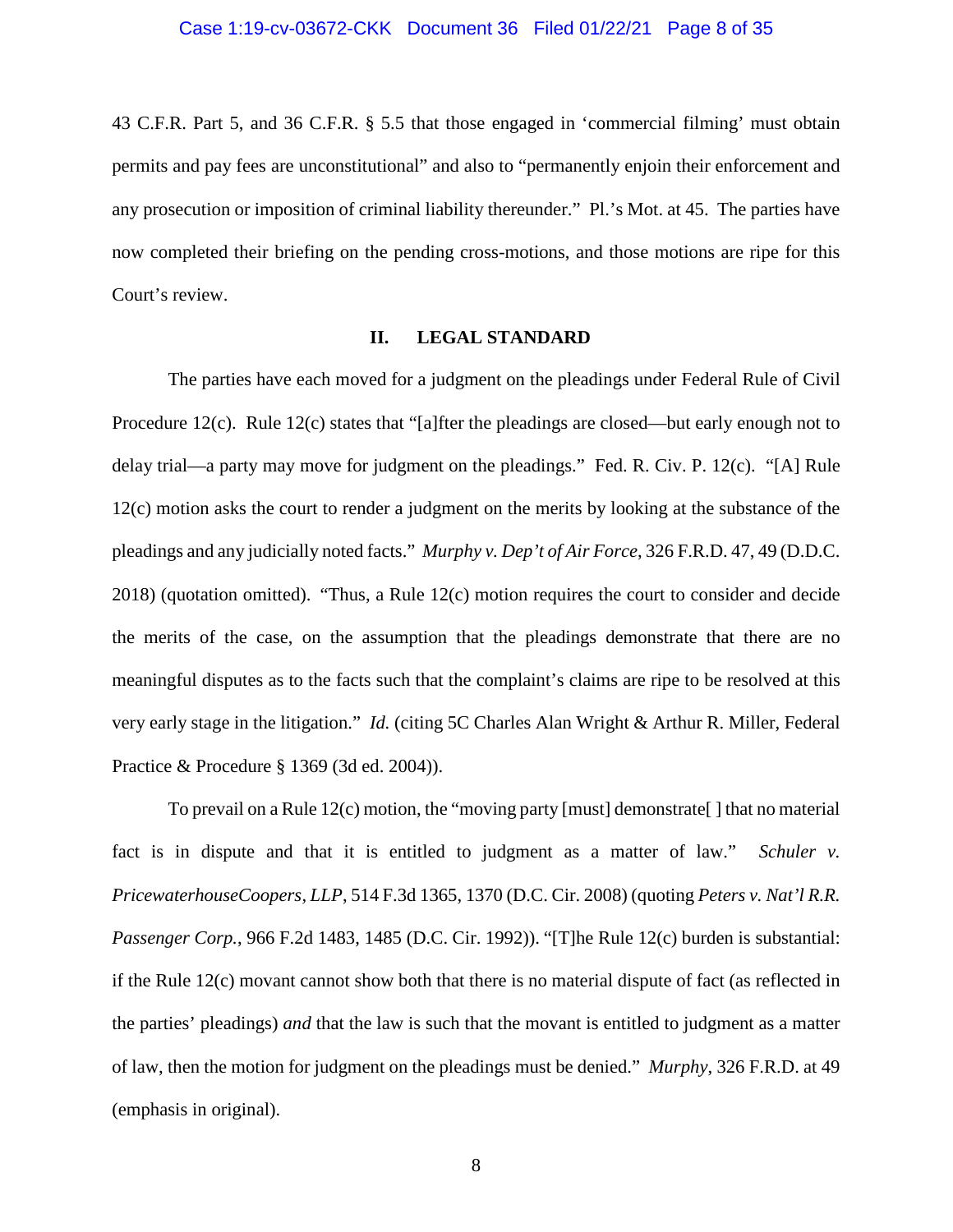### **III. DISCUSSION**

For the reasons set forth herein, the Court concludes that Mr. Price has established Article III standing to pursue his claim. Mr. Price has also established that 54 U.S.C. § 100905 and its implementing regulations impose a content-based restriction on expressive speech in public forums that runs afoul of the First Amendment. Accordingly, the Court **DENIES** Defendants' motion for a judgment on the pleadings, and the Court **GRANTS** Mr. Price's cross-motion for a judgment on the pleadings. The Court shall enter a declaratory judgment and permanent injunction in Mr. Price's favor.

### **A. Article III Standing**

"The Constitution grants Article III courts the power to decide 'Cases' or 'Controversies.'" *Carney v. Adams*, 141 S. Ct. 493, 498 (2020) (quoting U.S. CONST. Art. III, § 2). "The doctrine of standing implements this requirement" by demanding "that a case embody a genuine, live dispute between adverse parties." *Casey*, 141 S. Ct. at 498. "To establish Article III standing, a plaintiff must show (1) an 'injury in fact,' (2) a sufficient 'causal connection between the injury and the conduct complained of,' and (3) a 'likel[ihood]' that the injury 'will be redressed by a favorable decision.'" *Susan B. Anthony List v. Driehaus*, 573 U.S. 149, 157–58 (2014) (quoting *Lujan v. Defenders of Wildlife*, 504 U.S. 555, 560–61 (1992)). In this case, Defendants argue that Mr. Price lacks Article III standing to challenge the constitutionality of § 100905 and its implementing regulations because he "has failed to establish a sufficient injury in fact." *See* Defs.' Mot. at 10. The Court disagrees.

Mr. Price raises a classic First Amendment pre-enforcement challenge to § 100905 and its implementing regulations. "Pre-enforcement review is permitted where the threatened enforcement of a law is 'sufficiently imminent.'" *Woodhull Freedom Found. v. United States*, 948 F.3d 363, 370 (D.C. Cir. 2020) (quoting *SBA*, 573 U.S. at 159). In this context, "a plaintiff satisfies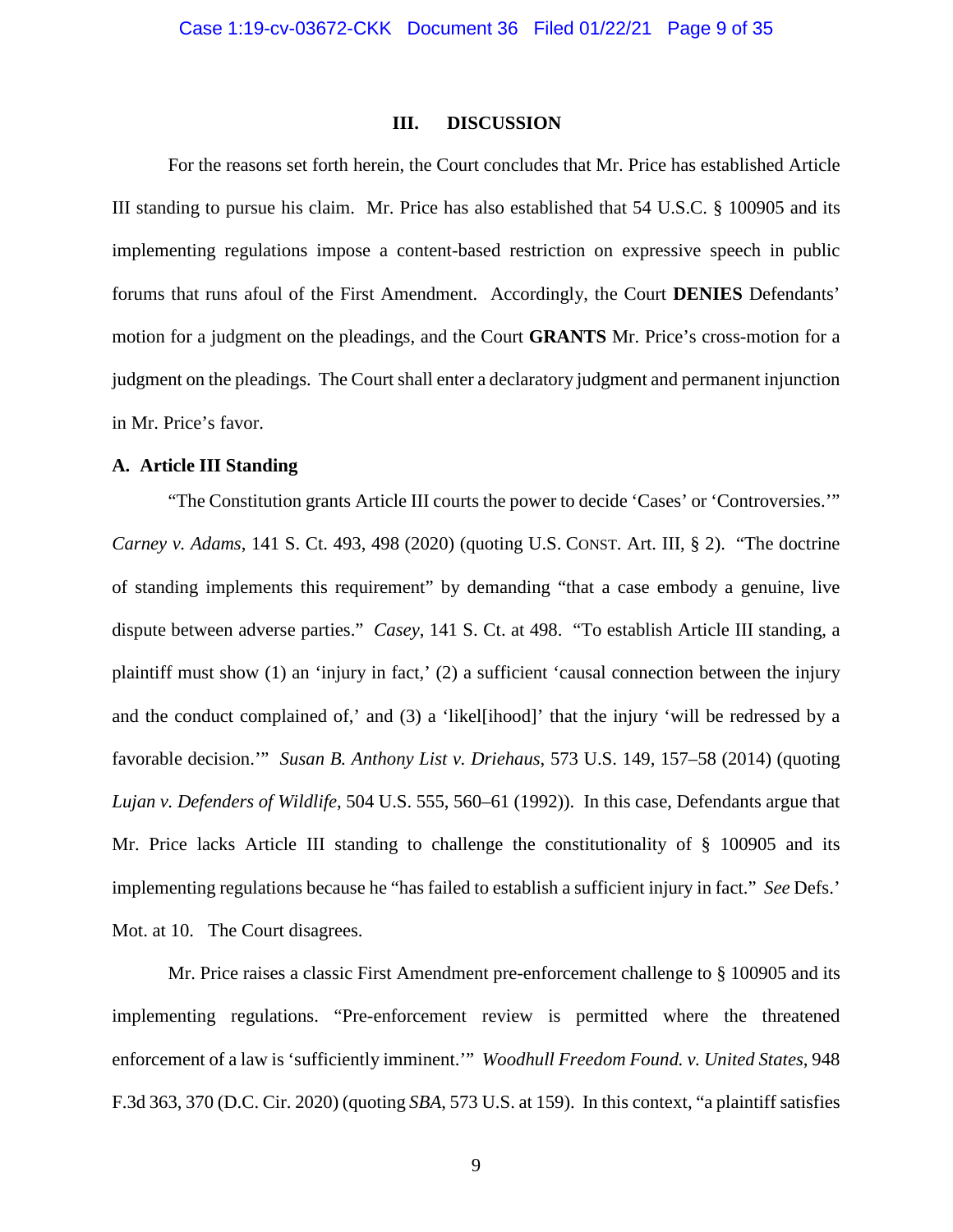### Case 1:19-cv-03672-CKK Document 36 Filed 01/22/21 Page 10 of 35

the injury-in-fact requirement where he alleges an intention to engage in a course of conduct arguably affected with a constitutional interest, but proscribed by a statute, and there exists a credible threat of prosecution thereunder." *Woodhull*, 948 F.3d at 370 (quotations omitted). The United States Court of Appeals for the District of Columbia Circuit ("D.C. Circuit") "has interpreted the Supreme Court's pre-enforcement standing doctrine broadly in the First Amendment sphere," *Sandvig v. Sessions*, 315 F. Supp. 3d 1, 15 (D.D.C. 2018), and "[a]n actual arrest, prosecution, or other enforcement action is not a prerequisite to challenging the law," *Woodhull*, 948 F.3d at 370 (quotation omitted).

Mr. Price meets the pre-enforcement standard for injury-in-fact in this case. First, Mr. Price has sufficiently "allege<sup>[d]</sup> an intention to engage" in his proposed filmmaking activity. *Id.* As set forth above, Mr. Price is an independent filmmaker. *See* Compl. ¶ 36. Mr. Price is "presently working" on a new commercial film entitled *Ten Doors*, about an historical massacre in Saltville, Virginia in 1864. *See United States v. Price*, No. 4:19-po-180-DEM (E.D. Va. Aug. 29, 2019), ECF No. 20-1 (Price Decl.), ¶¶ 3–4. For thisfilm, Mr. Price has actively scouted filming locations within two separate national park sites: Yorktown Battlefield and the Manassas National Battlefield. *See id*. ¶ 4. Moreover, these filming sites are geographically proximate to Mr. Price, himself a resident of Yorktown, Virginia, *see id.* ¶ 2, and Mr. Price has, in fact, already carried out similar commercial filming at Yorktown Battlefield for his previous production of *Crawford Road*, *see* Compl. ¶ 38; Am. Answer ¶ 38. For these reasons, Mr. Price has presented a sufficiently "credible statement" of his intention to conduct commercial filming within a national park. *ANSWER Coal. v. District of Columbia*, 589 F.3d 433, 435 (D.C. Cir. 2009); *see also Woodhull*, 948 F.3d at 370.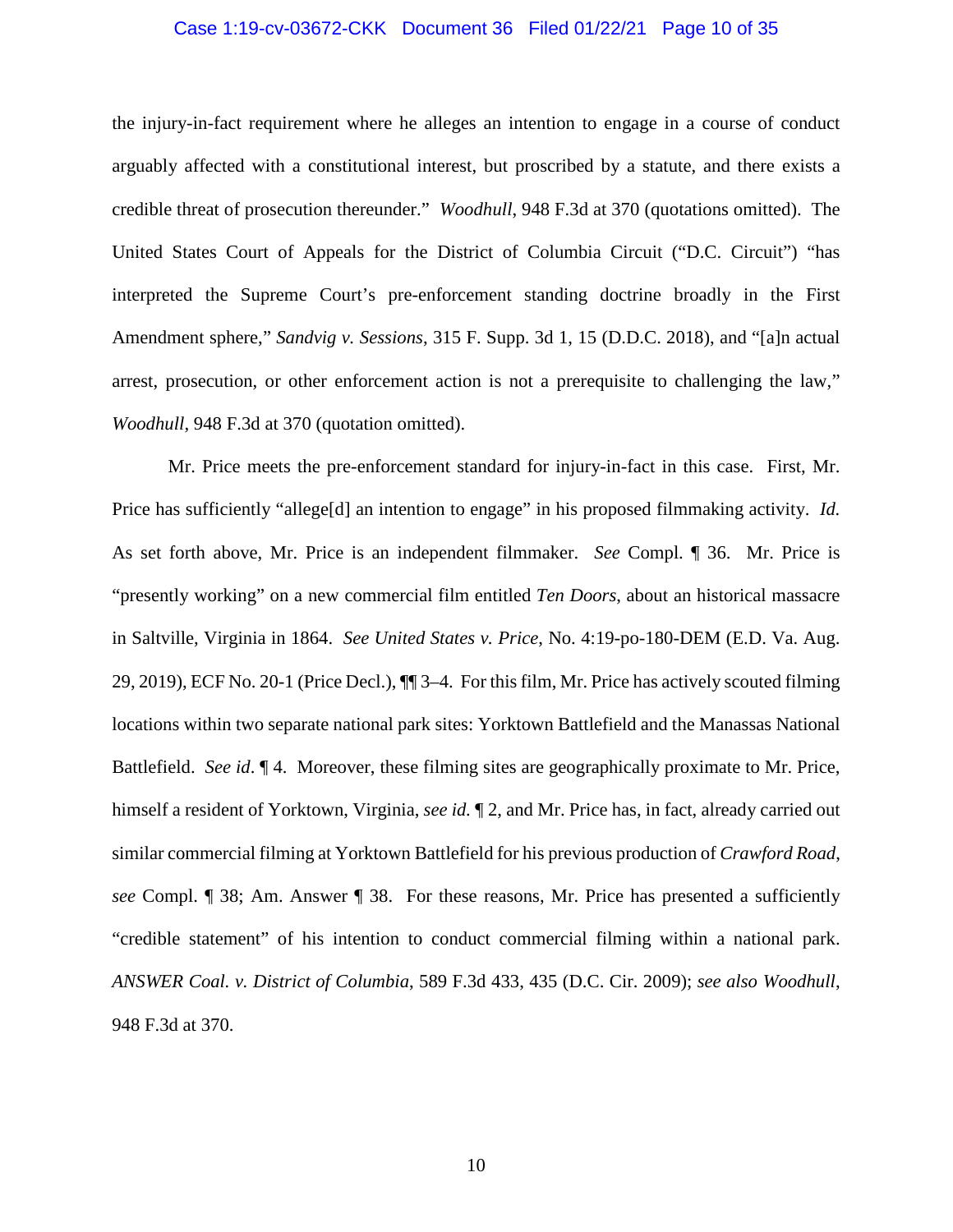### Case 1:19-cv-03672-CKK Document 36 Filed 01/22/21 Page 11 of 35

Next, the Court must consider whether Mr. Price's proposed course of conduct implicates a "constitutional interest." *Woodhull*, 948 F.3d at 370. It does.Filming scenes within selected locations, as Mr. Price plans to do here at Yorktown Battlefield and the Manassas National Battlefield, is a constituent part of creating a movie. *See Citizens United v. Fed. Election Comm'n*, 558 U.S. 310, 336 (2010) ("Laws enacted to control or suppress speech may operate at different points in the speech process."). Accordingly, Mr. Price's filmmaking at these parks constitutes a form of expressive speech protected by the First Amendment. *See* disc. *infra* at § III.B.1; *Animal Legal Def. Fund v. Wasden*, 878 F.3d 1184, 1203 (9th Cir. 2018) ("It defies common sense to disaggregate the creation of the video from the video or audio recording itself. The act of recording is itself an inherently expressive activity."). Mr. Price argues this point forcefully in his opening brief, *see* Pl.'s Mot. at 9–12, and Defendants appear to concede the argument in their opposition brief by not responding. Regardless, the Court is convinced that Mr. Price's filmmaking constitutes a form of expressive speech protected by the First Amendment. *See* disc. *infra* at § III.B.1.

Finally, Mr. Price has also established that his proposed filmmaking creates "a credible threat of prosecution." *Woodhull*, 948 F.3d at 370. Where a plaintiff "challenge[s] [a] law[] burdening expressive rights" and offers a "credible statement . . . of intent to commit violative acts," he may rely upon the "conventional background expectation that the government will enforce the law." *United States Telecom Ass'n v. Fed. Commc'ns Comm'n*, 825 F.3d 674, 739 (D.C. Cir. 2016) (quotation omitted). This is particularly true in the First Amendment context, where the willingness of the courts "to permit pre-enforcement review is at its peak." *Id.* at 740. Consequently, Mr. Price could very well satisfy the "threat of prosecution" standard absent any showing of prior prosecutions under § 100905 and its implementing regulations. *See Sandvig*, 315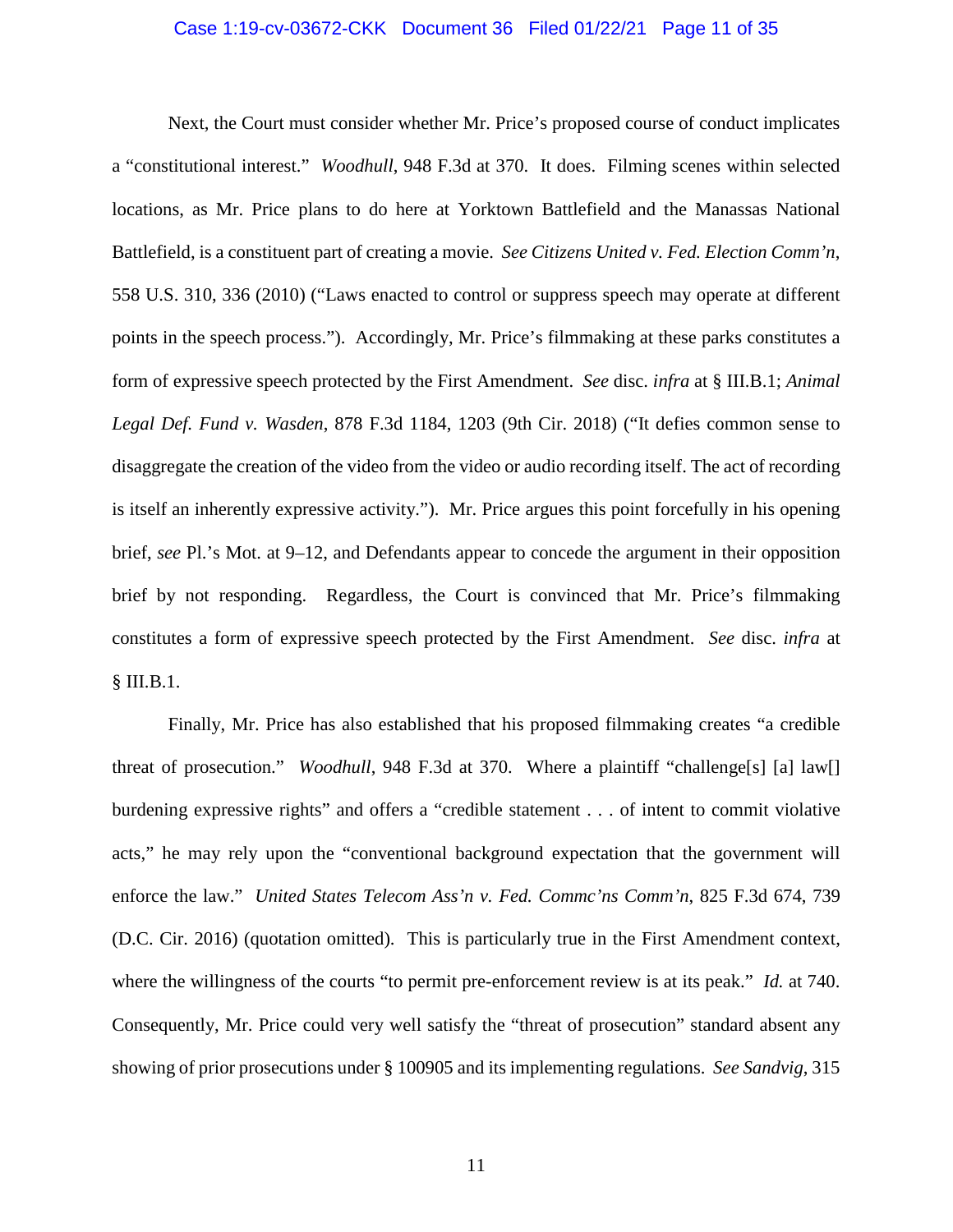### Case 1:19-cv-03672-CKK Document 36 Filed 01/22/21 Page 12 of 35

F. Supp. 3d at 19. But, of course, in this case Mr. Price does not rely on the hypothetical. NPS officials have *already* charged Mr. Price under 36 C.F.R. § 5.5 for filming without a permit at "Yorktown Battlefield in the Colonial National Historical Park." Compl. ¶ 38; *see also United States v. Price*, No. 4:19-po-180-DEM (E.D. Va. Mar. 26, 2019), ECF No. 1 (Not. of Violation), at 1. And even while the government dismissed that charge against Mr. Price, it continued to defend the constitutionality of § 100905 and its enforcement against commercial filmmakers. *See United States v. Price*, No. 4:19-po-180-DEM (E.D. Va. Aug. 27, 2019), ECF No. 19 (Gov't Mot. to Dismiss), ¶¶ 2–5. Now, Mr. Price plans to shoot another commercial film at Yorktown Battlefield—the very same site where he received his initial violation. *See* Compl. ¶ 54. On this record, Mr. Price has convincingly demonstrated a credible threat of prosecution under § 100905 and its implementing regulations.

In sum, Mr. Price has adequately demonstrated injury-in-fact in this pre-enforcement action to challenge the restrictions on commercial filming imposed by § 100905 and its implementing regulations. *Woodhull*, 948 F.3d at 370. Defendants, moreover, do not challenge the remaining two elements of Article III standing: traceability and redressability. *See SBA*, 573 U.S. at 158. And for good reason. The restriction on Mr. Price's ability to film at Yorktown Battlefield and the Manassas National Battlefield is clearly traceable to § 100905 and its implementing regulations. Furthermore, any unconstitutional infringement this regime might effectuate would be redressable through an injunction against its enforcement, the very relief Mr. Price now seeks. For these reasons, Mr. Price has satisfied each element of Article III standing in this action. *See SBA*, 573 U.S. at 157–58.

There is, however, an important limitation to Mr. Price's Article III standing. As noted above, § 100905 imposes two distinct permitting requirements: one for commercial filming and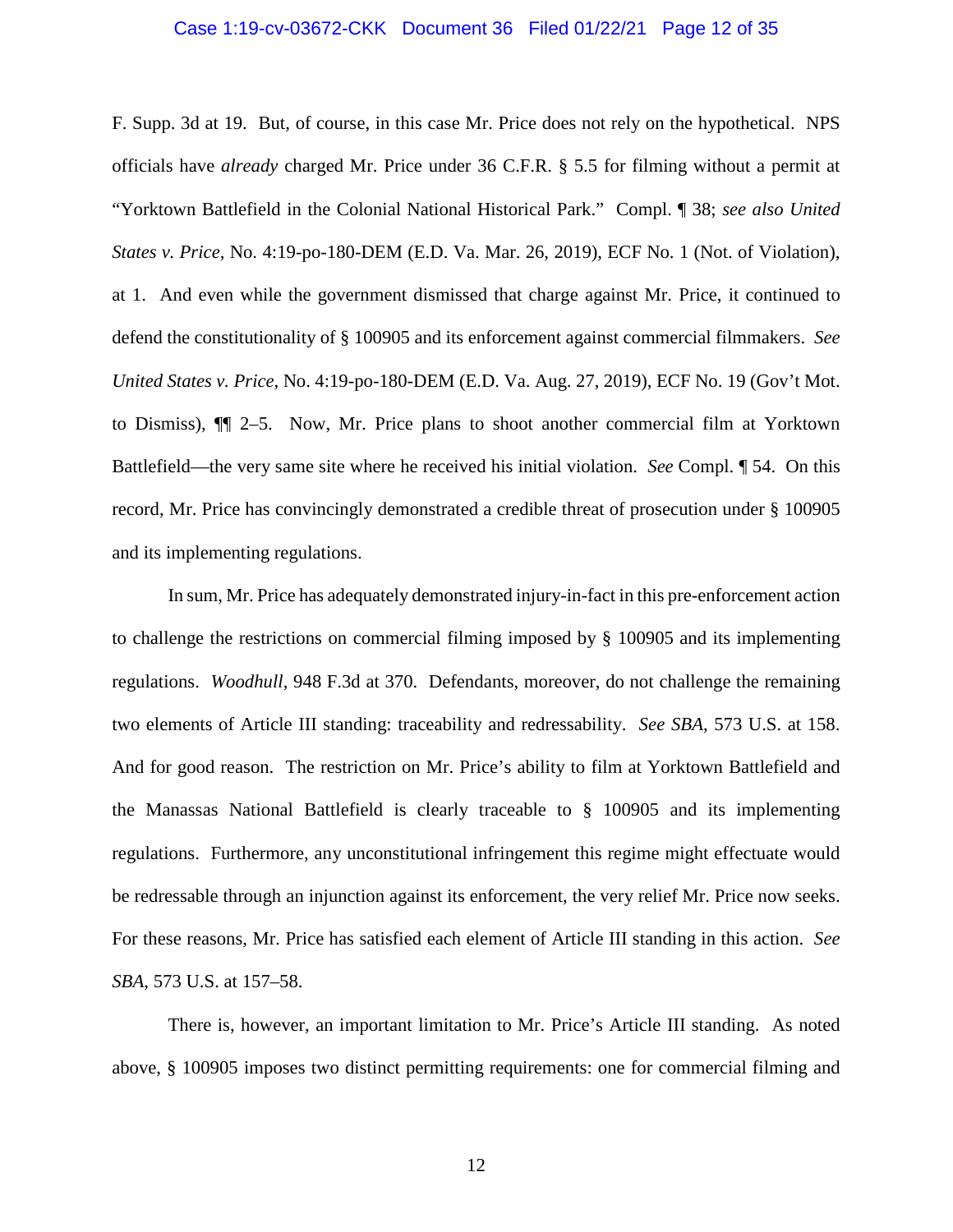### Case 1:19-cv-03672-CKK Document 36 Filed 01/22/21 Page 13 of 35

one for photography. *See* 54 U.S.C. § 100905(a), (c). The regulations in 43 C.F.R. Part 5 similarly distinguish between permits for commercial filming on the one hand, *see* 43 C.F.R. § 5.2(a), and for photography on the other, *see id.* at § 5.2(b). While Mr. Price has established a constitutional injury under the commercial filming regulations, the Article III "case" and "controversy" requirement still separately constrains this Court's authority to review the distinct provisions in § 100905 and 43 C.F.R. Part 5 pertaining to photography. *See Williams v. Lew*, 819 F.3d 466, 476 (D.C. Cir. 2016). This is problematic because the record in this case relates exclusively to Mr. Price's commercial filming efforts and says nothing of his photography ambitions. *See* Compl. ¶ 54; *United States v. Price*, No. 4:19-po-180-DEM (E.D. Va. Aug. 29, 2019), ECF No. 20-1 (Price Decl.), ¶¶ 3–4. In this way, Mr. Price has not established any "intention" to carry out photography in a manner that would credibly threaten prosecution under the photography permitting requirements of § 100905 and its implementing regulations. *Woodhull*, 948 F.3d at 370. Such a "controversy" is purely hypothetical at this time.

Therefore, the Court "declines to scrutinize the constitutionality of those provisions of [§ 100905 and its implementing regulations] that are not before it in this case." *Am. Soc. of Ass'n Executives v. United States*, 23 F. Supp. 2d 64, 71 (D.D.C. 1998), *aff'd sub nom. Am. Soc. of Ass'n Executives v. United States*, 195 F.3d 47 (D.C. Cir. 1999). Where a plaintiff's constitutional injury derives from a specific statutory or regulatory provision, a court should constrain its review to the alleged defect therein. *See id.*; *Tanner Advert. Grp., L.L.C. v. Fayette Cty.*, 451 F.3d 777, 795 (11th Cir. 2006) (Birch, J., concurring) ("[S]tanding to make a facial challenge to a particular provision under the overbreadth doctrine does not give the plaintiff standing to challenge other sections, or the entire statutory scheme, if the plaintiff was not injured thereunder."). To opine on the constitutionality of statutory provisions unrelated to the actual "case" or "controversy" before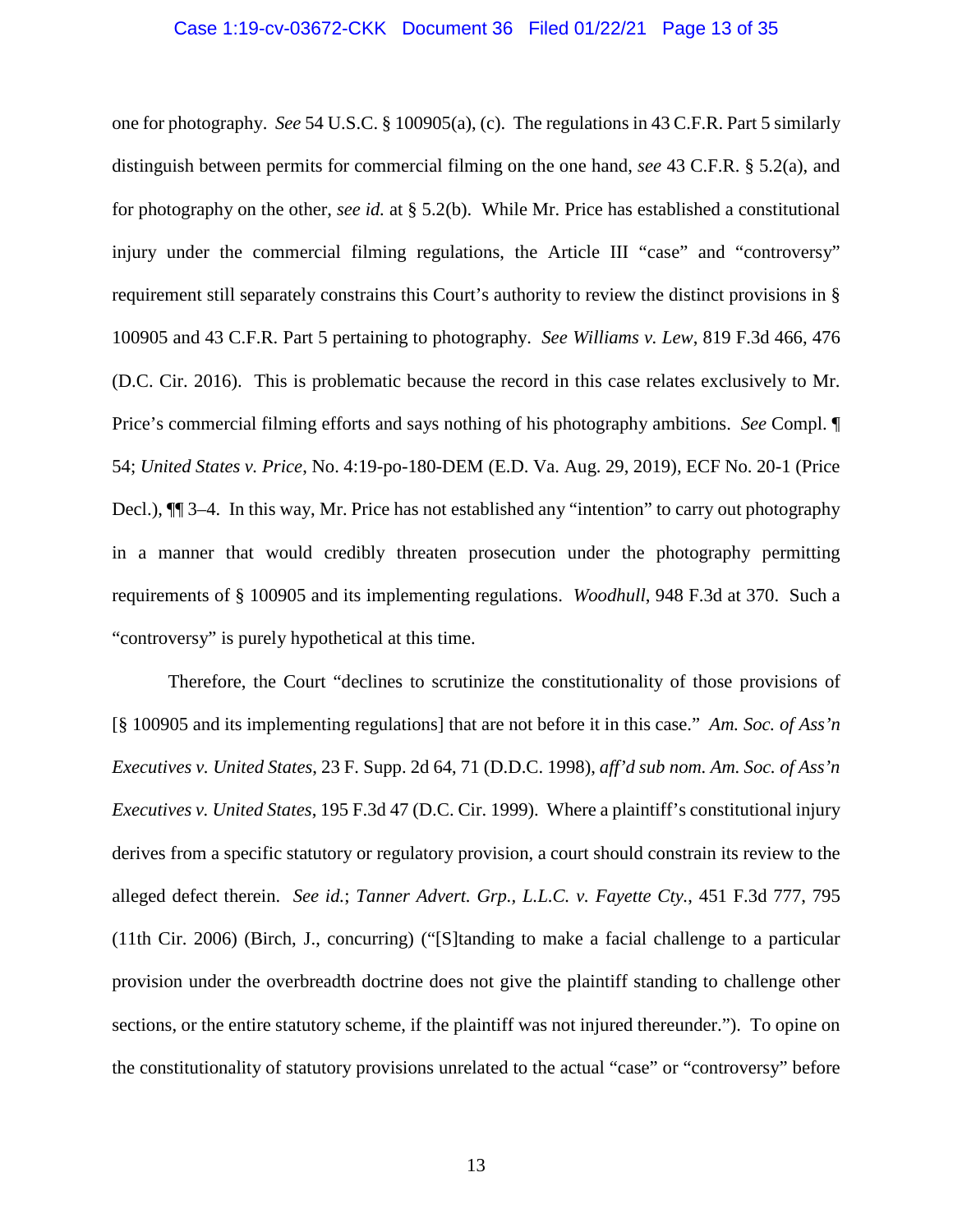### Case 1:19-cv-03672-CKK Document 36 Filed 01/22/21 Page 14 of 35

the Court would contravene the ethos of the Article III standing doctrine. *See Spokeo, Inc. v. Robins*, 136 S. Ct. 1540, 1548 (2016). Mr. Price implicitly acknowledges this limitation, as he requests injunctive relief specific to the "commercial filming" provisions of 54 U.S.C. § 100905 and 43 C.F.R. Part 5. *See* Pl.'s Mot. at 45; Compl., at Prayer for Relief, ¶¶ A–B. The Court thinks this wise. As such, the Court concludes that Mr. Price has established Article III standing only to challenge the permit requirements for "commercial filming" in § 100905 and its implementing regulations. The Court will limit its constitutional review accordingly.

### **B. First Amendment Analysis**

"The First Amendment prohibits laws 'abridging the freedom of speech.'" *Minnesota Voters All. v. Mansky*, 138 S. Ct. 1876, 1885 (2018) (quoting U.S.CONST. amend. I). In his motion, Mr. Price argues that 54 U.S.C. § 100905 and its implementing regulations, 43 C.F.R. Part 5 and 36 C.F.R. § 5.5, violate this First Amendment right. *See* Pl.'s Mot. at 6–7, 45. Accordingly, Mr. Price asserts a facial challenge to 54 U.S.C. § 100905 and its implementing regulations. *See* Pl.'s Mot. at 16; Compl. ¶ 2. Such a facial challenge is appropriate where a plaintiff, like Mr. Price here, maintains that a law is overbroad and impermissibly restricts "'a substantial amount of speech that is constitutionally protected.'" *Boardley v. U.S. Dep't of Interior*, 615 F.3d 508, 513 (D.C. Cir. 2010) (quoting *Forsyth County v. Nationalist Movement*, 505 U.S. 123, 130 (1992)); *see also* disc. *infra* at § III.B.3 (discussing overly broad scope of § 100905 and its implementing regulations).

"Claims under the Free Speech Clause of the First Amendment are analyzed in three steps." *Boardley*, 615 F.3d at 514. First, the Court must determine "whether the activity at issue is speech protected by the First Amendment." *Id.* (quotation omitted). Second, the Court must "identify the nature of the forum, because the extent to which the Government may limit access depends on whether the forum is public or nonpublic." *Id.* And third, the Court must "assess whether the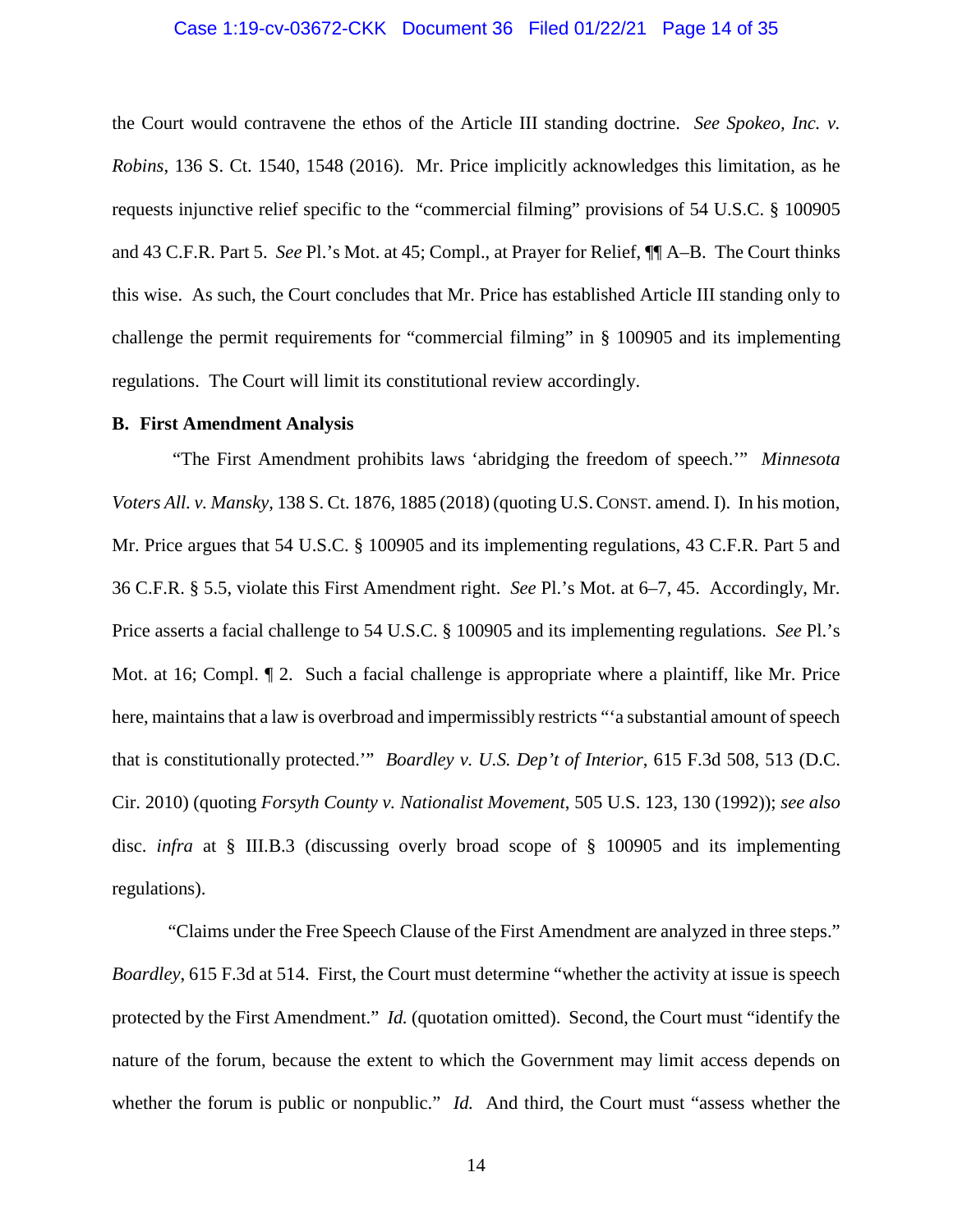### Case 1:19-cv-03672-CKK Document 36 Filed 01/22/21 Page 15 of 35

government's justifications for restricting speech in the relevant forum satisfy the requisite standard." *Id.* The Court will apply this framework to Mr. Price's facial First Amendment challenge to § 100905 and its implementing regulations, addressing each prong of the analysis in turn.

# **1. Filming A Movie Constitutes Expressive Speech Protected By The First Amendment**

As discussed above, filming a movie is expressive speech protected by the First Amendment. Two foundational First Amendment principles compel this conclusion. First, "the Supreme Court has long recognized that the First Amendment protects film" itself. *Turner v. Lieutenant Driver*, 848 F.3d 678, 688 (5th Cir. 2017) (citing *Joseph Burstyn, Inc. v. Wilson*, 343 U.S. 495, 502 (1952) ("[W]e conclude that expression by means of motion pictures is included within the free speech and free press guaranty of the First and Fourteenth Amendments.")); *see also Jacobellis v. Ohio*, 378 U.S. 184, 187 (1964) ("Motion pictures are within the ambit of the constitutional guarantees of freedom of speech and of the press."). Second, the Supreme Court has found that "the *creation* and dissemination of information are speech within the meaning of the First Amendment." *Sorrell v. IMS Health Inc.*, 564 U.S. 552, 570 (2011) (emphasis added); *see also Citizens United*, 558 U.S. at 336 ("Laws enacted to control or suppress speech may operate at different points in the speech process."). Taken together, these First Amendment principles indicate that the creation of a film must also fall within the ambit of the First Amendment's protection of freedom of expression.

To find otherwise, would artificially disconnect an integral piece of the expressive process of filmmaking. Indeed, "[i]t defies common sense to disaggregate the creation of the video from the video or audio recording itself." *Animal Legal Def. Fund*, 878 F.3d at 1203. Applying this reasoning, multiple circuit courts have granted First Amendment protection to filmmaking. *See,*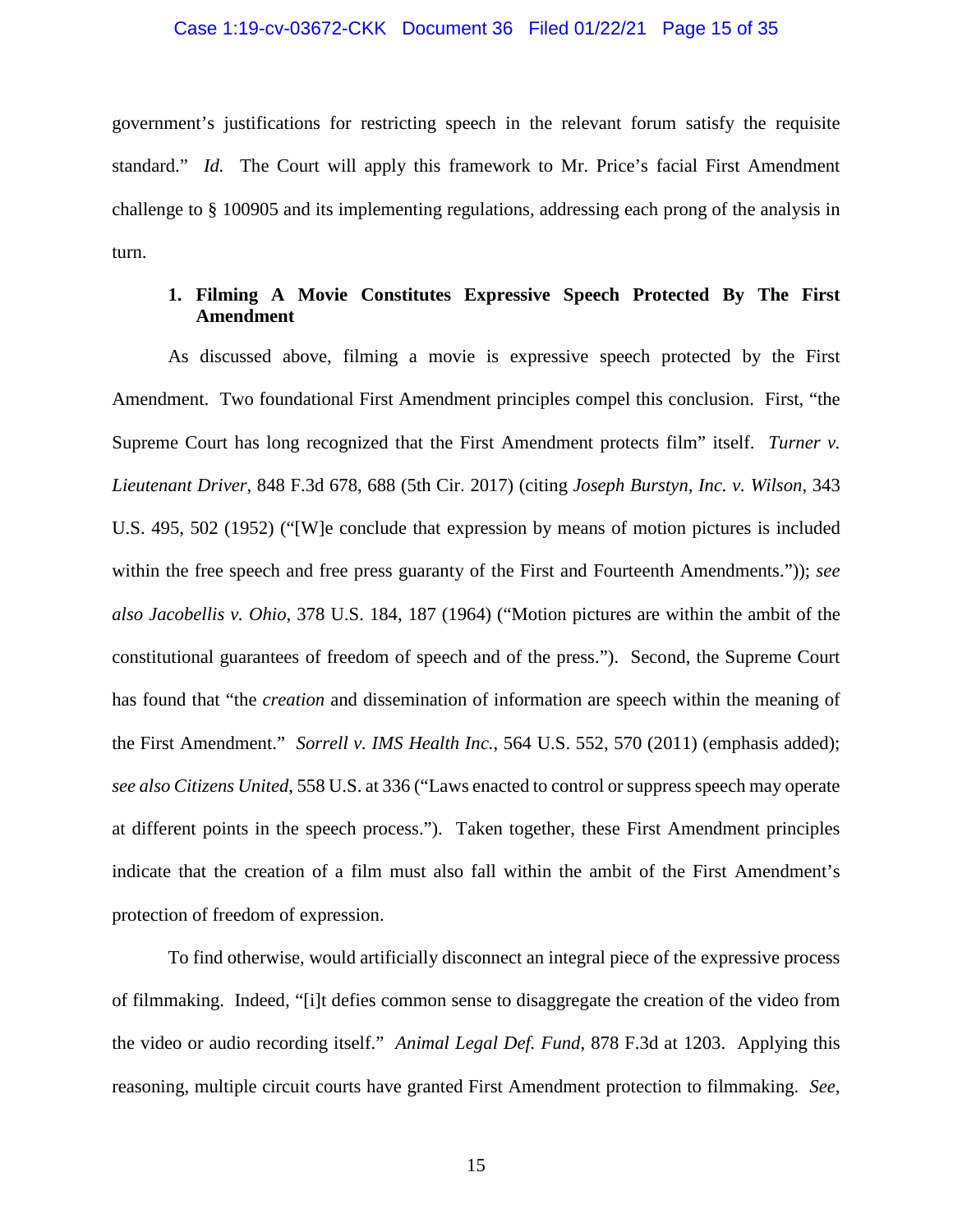### Case 1:19-cv-03672-CKK Document 36 Filed 01/22/21 Page 16 of 35

*e.g.*, *id.* at 1204 ("Because the recording process is itself expressive and is inextricably intertwined with the resulting recording, the creation of audiovisual recordings is speech entitled to First Amendment protection as purely expressive activity.") (quotation omitted); *Fields v. City of Phila*., 862 F.3d 353, 358 (3d Cir. 2017) ("The First Amendment protects actual photos, videos, and recordings . . . and for this . . . to have meaning [it] must protect the act of creating that material."). This Court is persuaded by such reasoning, which comports with the Supreme Court's First Amendment jurisprudence protecting not only the final form of expression, but also its medium and the iterative steps used in the creative process. *See, e.g.*, *City of Ladue v. Gilleo*, 512 U.S. 43, 48 (1994) ("[R]egulation of a medium inevitably affects communication itself."). Finally, as a practical matter, Defendants do not respond in their opposition brief to Mr. Price's argument that filming a movie is a form of speech, apparently conceding the point. *See* Pl.'s Mot. at 9–12; *see generally* Defs.' Opp'n, ECF No. 31. For these reasons, the Court concludes that filming a movie is a form of speech protected by the First Amendment.

# **2. Section 100905 And Its Implementing Regulations Restrict Speech In Public Forums**

Because § 100905 and its implementing regulations affect speech protected by the First Amendment, the Court must next "identify the nature of the forum" within which they restrict such speech. *Boardley*, 615 F.3d at 514. The Supreme Court has recognized "three types of government-controlled spaces: traditional public forums, designated public forums, and nonpublic forums." *Minnesota Voters All.*, 138 S. Ct. at 1885. "In a traditional public forum—parks, streets, sidewalks, and the like—the government may impose reasonable time, place, and manner restrictions on private speech, but restrictions based on content must satisfy strict scrutiny, and those based on viewpoint are prohibited." *Id.* "The same standards apply in designated public forums." *Id.* "In a nonpublic forum, on the other hand—a space that 'is not by tradition or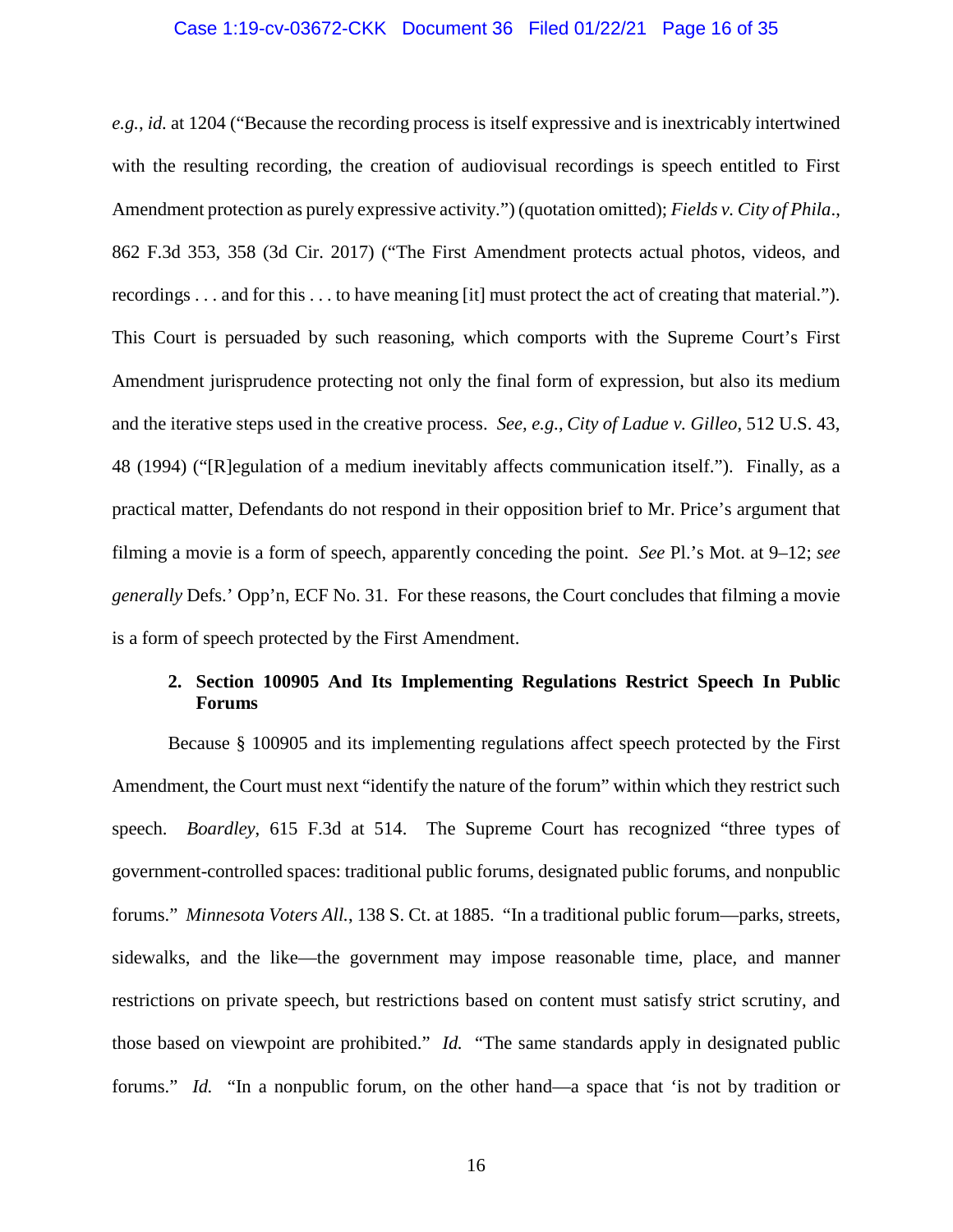### Case 1:19-cv-03672-CKK Document 36 Filed 01/22/21 Page 17 of 35

designation a forum for public communication'—the government has much more flexibility to craft rules limiting speech." *Id.* (quoting *Perry Ed. Assn. v. Perry Local Educators' Assn.*, 460 U.S. 37, 46 (1983)).

"The dispositive question" in characterizing a particular forum is "what purpose [the forum] serves, either by tradition or specific designation." *Boardley*, 615 F.3d at 515. Relevant here, a "park" becomes a traditional public forum where "it has 'immemorially been held in trust for the use of the public and, time out of mind, ha[s] been used for purposes of assembly, communicating thoughts between citizens, and discussing public questions.'" *Id.* (quoting *Perry Educ. Ass'n,* 460 U.S. at 45). Moreover, the government may "create a designated public forum if government property that has not traditionally been regarded as a public forum is intentionally opened up for that purpose." *Pleasant Grove City v. Summum*, 555 U.S. 460, 469 (2009) (quotation omitted).

Section 100905 and its implementing regulations restrict speech in public forums. On its face, the permitting regime applies to "any area of land and water administered by the Secretary [of the Interior], acting through the Director [of the National Park Service], for park, monument, historic, parkway, recreational, or other purposes." 54 U.S.C. § 100501. The scope of § 100905's permitting regime, therefore, necessarily covers multiple locations that courts have already identified as traditional public forums. For example, the National Park Service administers the National Mall, a forum "where men and women from across the country will gather in the tens of thousands to voice their protests or support causes of every kind" and where "the constitutional rights of speech and peaceful assembly find their fullest expression." *ISKCON of Potomac, Inc. v. Kennedy*, 61 F.3d 949, 952 (D.C. Cir. 1995). By way of further example, § 100905 applies to sidewalks outside the Vietnam Veterans Memorial, which the D.C. Circuit has also identified as a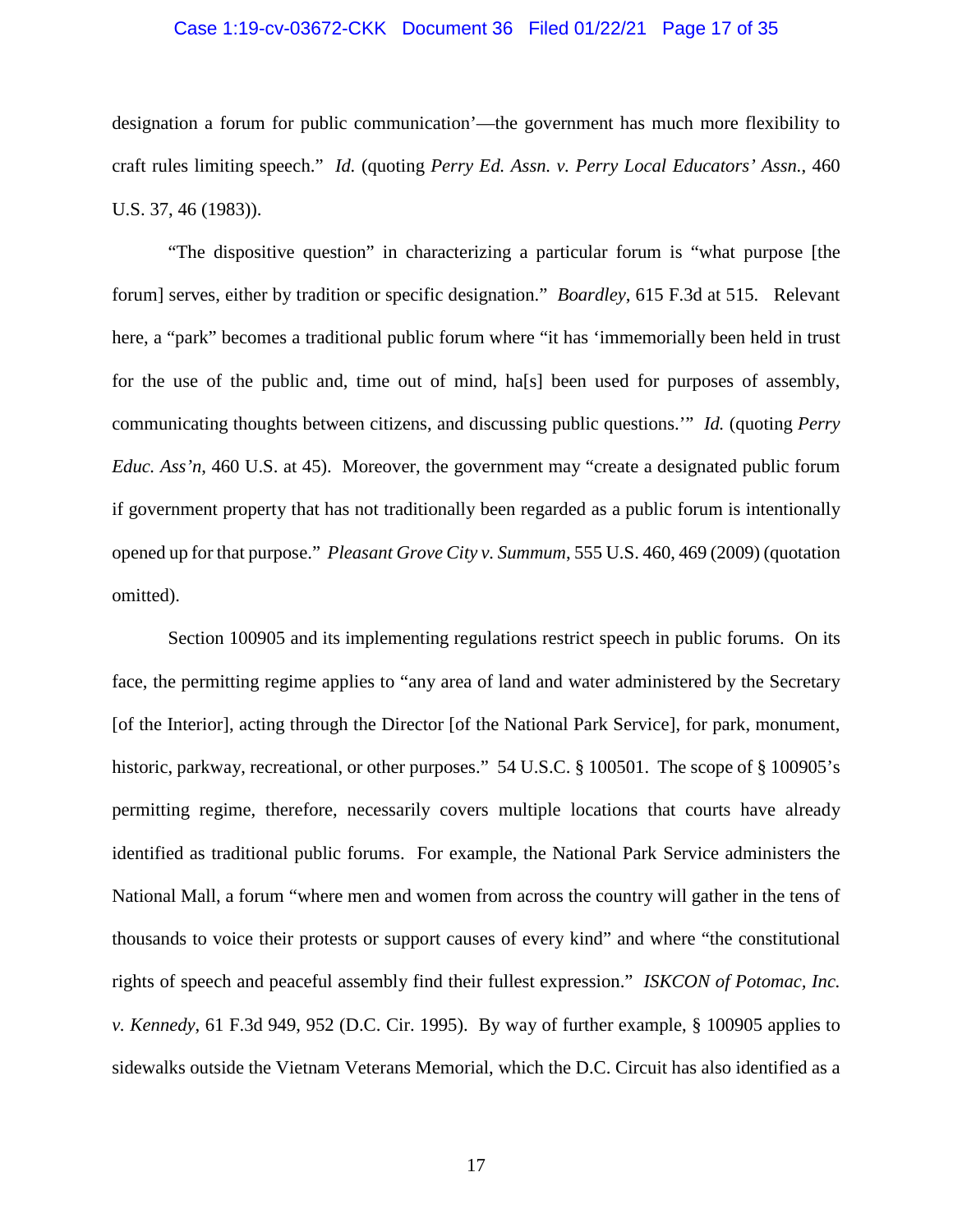### Case 1:19-cv-03672-CKK Document 36 Filed 01/22/21 Page 18 of 35

traditional public forum. *See Henderson v. Lujan*, 964 F.2d 1179, 1183 (D.C. Cir. 1992); 36 C.F.R.  $\S 7.96(g)(ix)$ –(x). Unsurprisingly, the D.C. Circuit has also concluded more broadly that "many national parks undoubtedly include areas that meet the definition of traditional public forums." *Boardley*, 615 F.3d at 515.

Beyond this traditional public forum analysis, § 100905 and its implementing regulations also apply to *designated* public forums administered by the National Park Service. *See Pleasant Grove City*, 555 U.S. at 469. For example, the national parks contain designated "free speech areas" where visitors can specifically engage in First Amendment protected activities, such as speechmaking or picketing. *See* 36 C.F.R. § 2.51; *Boardley*, 615 F.3d at 515 ("The government concedes the 'free speech areas' made available within national parks . . . are 'designated public forums.'"). In fact, Defendants acknowledge that Colonial National Historical Park itself, the national park where Mr. Price filmed *Crawford Road*, "has designated an area close to the Yorktown Battlefield visitor center . . . for demonstrations, making that portion of the park a designated public forum." Defs.' Mot. at 16. Accordingly, § 100905 and its implementing regulations apply not only to traditional public forums like the National Mall, but also to designated public forums, like free speech areas within the national parks.

# **3. Section 100905 And Its Implementing Regulations Do Not Satisfy Heightened Constitutional Scrutiny**

As set forth above, § 100905 and its implementing regulations restrict expressive speech (*i.e.*, filming a movie) carried out in traditional public forums and designated public forums. The Court, therefore, must apply a heightened level of First Amendment scrutiny to this permitting regime. *See Minnesota Voters All.*, 138 S. Ct. at 1885. For the reasons provided herein, § 100905 and its implementing regulations do not satisfy this heightened level of constitutional review and, therefore, run afoul of the First Amendment.

18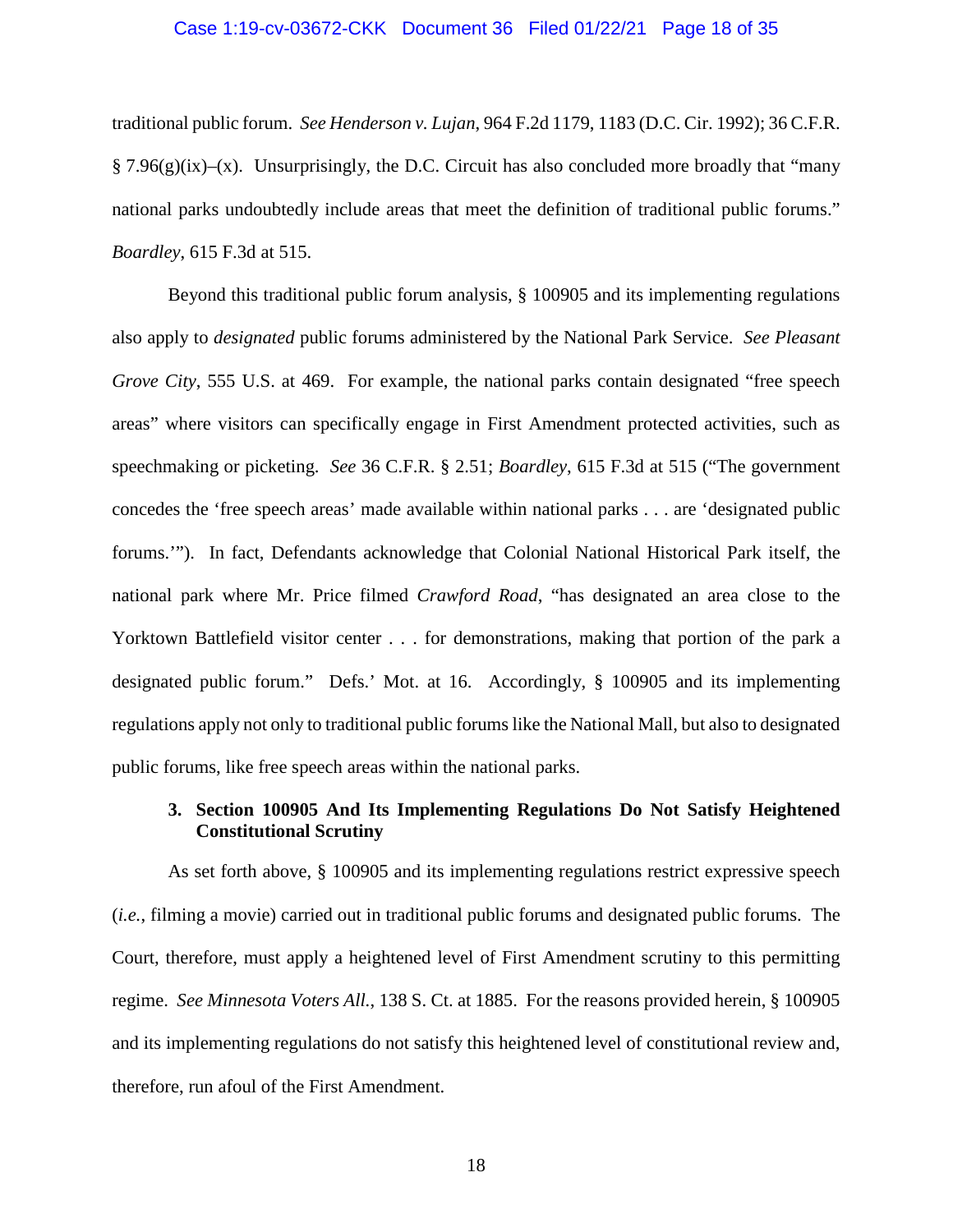# **a) Section 100905 And Its Implementing Regulations Impose a Content-Based Restriction on Speech**

The applicable form of heightened scrutiny that § 100905 and its implementing regulations receive depends on whether they impose a "content-based" or "content-neutral" restriction on speech. *See Minnesota Voters All.*, 138 S. Ct. at 1885. "Government regulation of speech is content based if a law applies to particular speech because of the topic discussed or the idea or message expressed." *Reed v. Town of Gilbert*, 576 U.S. 155, 163 (2015). "This commonsense meaning of the phrase 'content based' requires a court to consider whether a regulation of speech 'on its face' draws distinctions based on the message a speaker conveys." *Id.* (quoting *Sorrell*, 564 U.S. at 566). "Some facial distinctions based on a message are obvious, defining regulated speech by particular subject matter, and others are more subtle, defining regulated speech by its function or purpose." *Reed*, 576 U.S. at 163. Both, however, "are distinctions drawn based on the message a speaker conveys, and, therefore, are subject to strict scrutiny." *Id.* at 163–64. The parties dispute whether § 100905's specific application to "commercial filming" qualifies as a content-based restriction.

To support the argument that § 100905 and its implementing regulations are content*neutral*, Defendants rely principally on the Eighth Circuit's decision in *Josephine Havlak Photographer, Inc. v. Village of Twin Oaks*, 864 F.3d 905 (8th Cir. 2017), which of course is not binding authority in this case. *See* Defs.' Mot. at 25. In *Havlak*, the Eighth Circuit considered a First Amendment challenge to a municipal ordinance stating that: "[T]he maintaining of a concession or the use of any park facility, building, trail, road, bridge, bench, table or other park property for commercial purposes is prohibited unless a permit is issued by the Board of Trustees or its designated representative(s)." *Id.* at 910 n.2. The plaintiff in *Havlak* asserted that the ordinance created a content-based distinction between commercial and non-commercial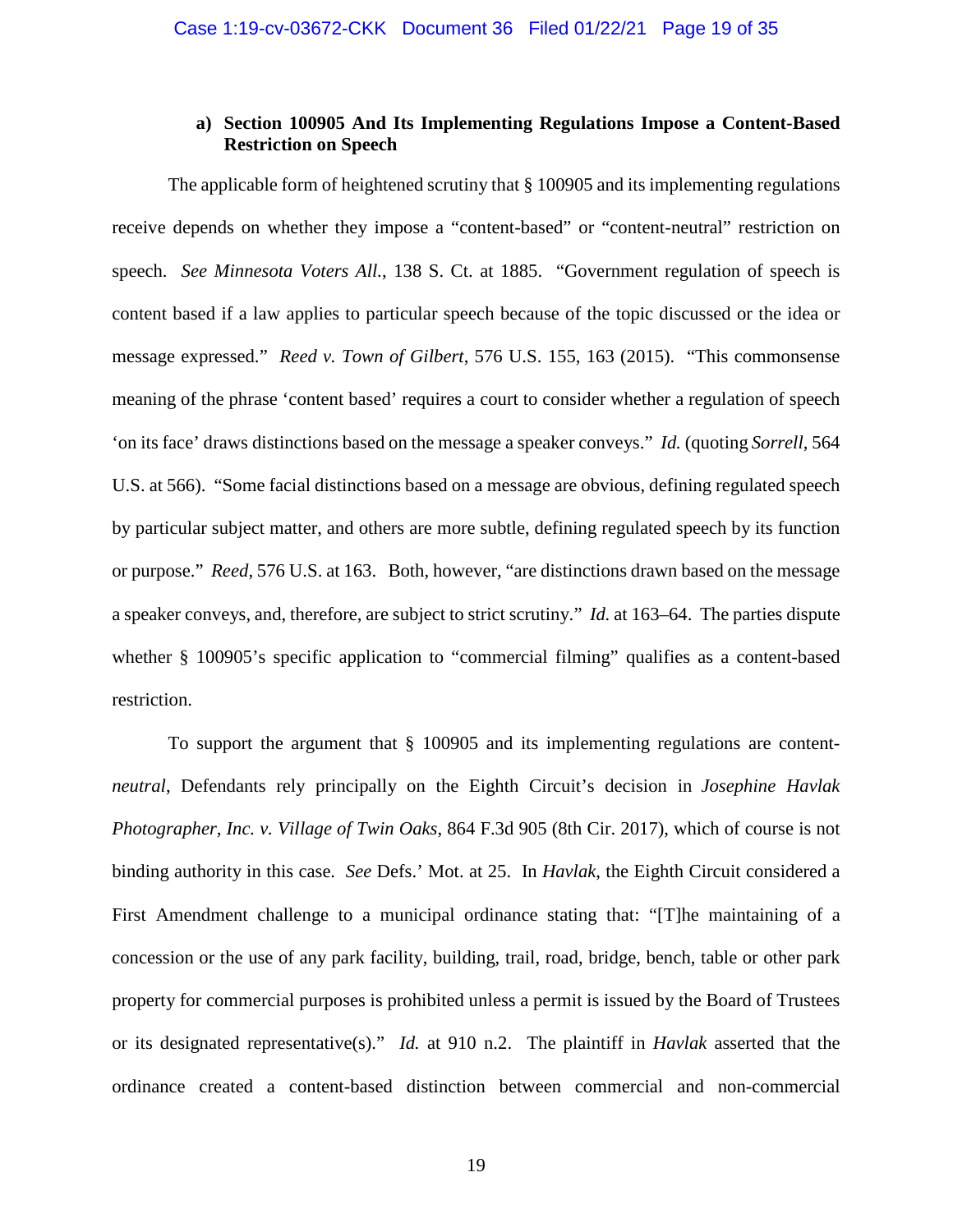### Case 1:19-cv-03672-CKK Document 36 Filed 01/22/21 Page 20 of 35

photography in the park. *See id.* at 914. The Eighth Circuit, however, disagreed. Instead, the Eighth Circuit reasoned that the ordinance was content-neutral because it "does not reference any specific commercial enterprise or any specific message. It applies equally, for example, to commercial photographers and to hot dog vendors." *Id.* Defendants now argue, here, that the restriction on "commercial filming" in § 100905 is analogous to the content-neutral ordinance in *Havlak*, which required a permit for all commercial activity on municipal park grounds. *See* Defs.' Mot. at 25.

Conversely, Mr. Price relies on the Supreme Court's holding in *Sorrell v. IMS Health Inc.*, 564 U.S. 552 (2011), to argue that § 100905 and its implementing regulations are, in fact, contentbased restrictions on speech. In *Sorrell*, the Supreme Court considered a First Amendment challenge to a Vermont law, "Act 80," that regulated the disclosure of "prescriber-identifying information." *Id.* at 558. Prescriber-identifying information is the data collected by pharmacies regarding the prescriptions sent to them by various physicians, which, in turn, is valuable to pharmaceutical manufacturers who can use that data to more precisely tailor their own physicianfacing marketing practices for new prescription drugs. *See id.* Act 80, however, circumscribed the use of such data by providing that certain entities, such as pharmacies, "'shall not . . . permit the use of regulated records containing prescriber-identifiable information for marketing or promoting a prescription drug.'" *Id.* at 559 (quoting Vt. Stat. Ann. tit. 18, § 4631(d)). Act 80 similarly stated that "[p]harmaceutical manufacturers and pharmaceutical marketers shall not use prescriber-identifiable information for marketing or promoting a prescription drug." *Sorrell*, 564 U.S. at 559. Reviewing this statutory language, the Supreme Court reasoned that Act 80 created a content-based restriction by prohibiting "any disclosure when recipient speakers will use the information for marketing." *Id.* at 564. The Court also found that Act 80's "second sentence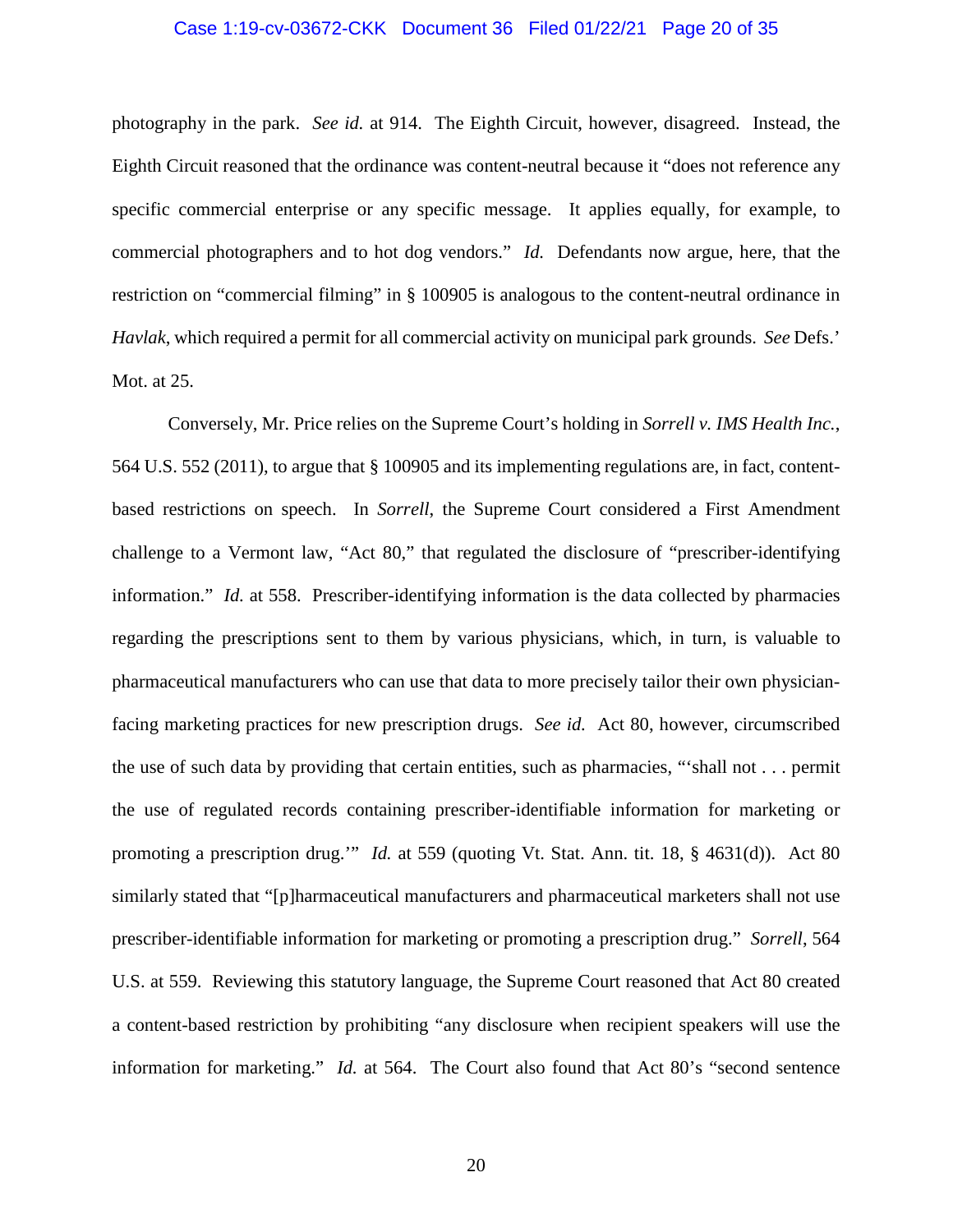### Case 1:19-cv-03672-CKK Document 36 Filed 01/22/21 Page 21 of 35

prohibits pharmaceutical manufacturers from using the information for marketing" and, therefore, "disfavors marketing, that is, speech with a particular content." *Id.* Mr. Price argues that § 100905's restriction on "commercial filming" is comparable to Act 80's content-based restriction on pharmaceutical marketing, struck down in *Sorrell*. *See* Pl.'s Mot. at 25.

Mr. Price has the better argument. Section 100905 and its implementing regulations impose a content-based restriction on "commercial filming," a form of speech. Unlike the municipal ordinance in *Havlak*, § 100905 and its implementing regulations do not apply generically to all commercial activity in national parks. To the contrary, the permitting regime applies to filming, a form of expressive speech, *see* disc. *supra* at § III.B.1, and specifically to a type of filming, "commercial filming." 54 U.S.C. § 100905(a). Section 100905's implementing regulations make this content-based distinction even more apparent, defining "commercial filming" as the "recording of a moving image by a person, business, or other entity for a market audience with the intent of generating income." 43 C.F.R. § 5.12. The application of § 100905's permitting regime, therefore, necessarily turns on an assessment of whether the content of a film was meant to appeal to a market audience and generate income. *See id.*

Consider, for example, the enforcement of § 100905 against Mr. Price and his film *Crawford Road*. *See* Compl. ¶¶ 43–44. To determine whether *Crawford Road* ran afoul of § 100905's permitting regime, NPS officials needed to review the film and determine *ex post* whether the content Mr. Price included therein was geared towards a "market audience" or evinced some "intent of generating income." 43 C.F.R. § 5.12. If, however, Mr. Price's film was "noncommercial" or happened to feature only news worthy "information . . . about current events or . . . . of current interest to the public," *id.*, the permitting requirement would not apply, *see id.* at § 5.4(a). In this way, § 100905's permitting requirement is comparable to the content-based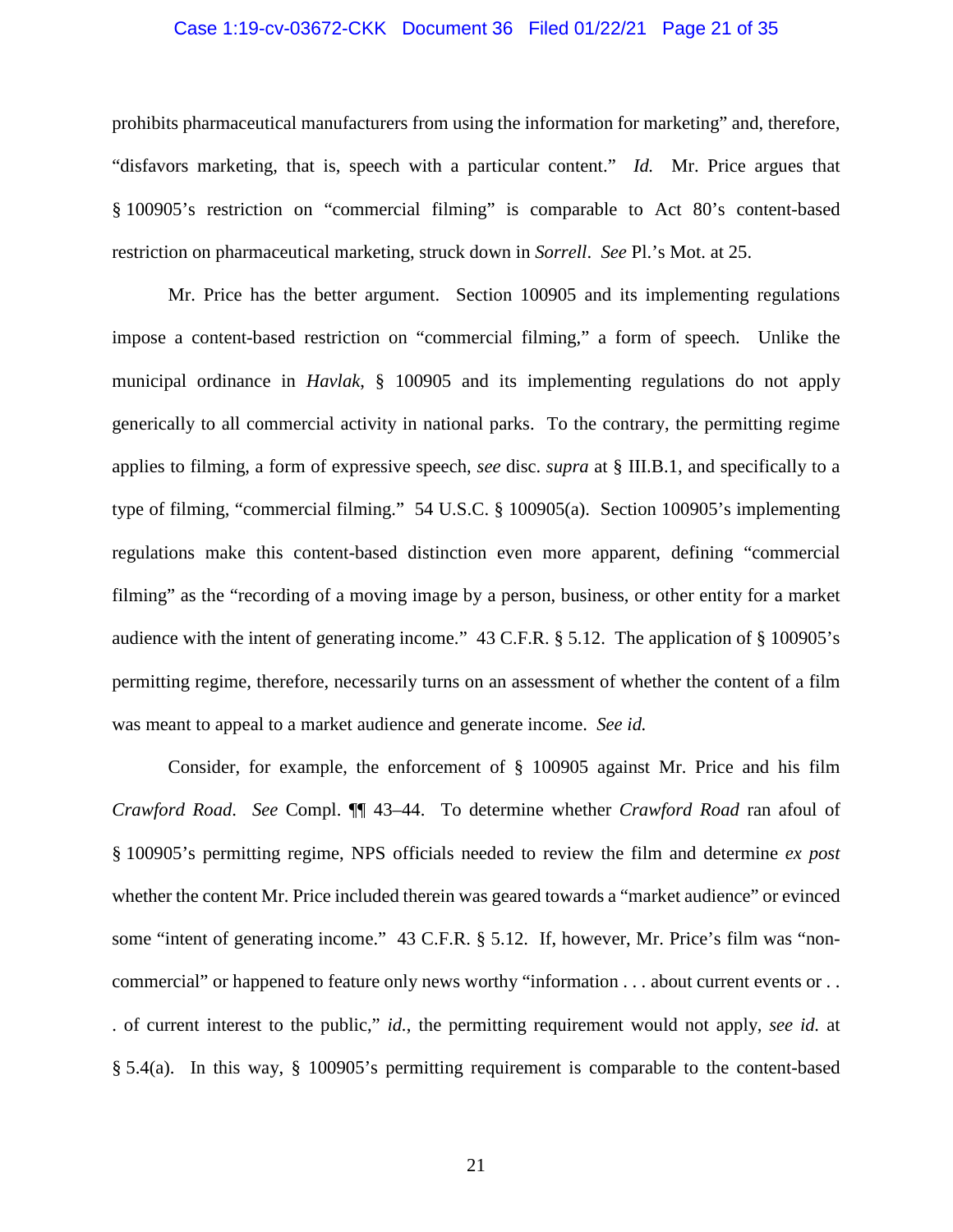### Case 1:19-cv-03672-CKK Document 36 Filed 01/22/21 Page 22 of 35

regime created by Vermont's Act 80, which disfavored the disclosure of prescriber-identifying information specifically for "marketing," but not for other purposes. *Sorrell*, 564 U.S. at 564.

The Supreme Court's analysis in *City of Cincinnati v. Discovery Network, Inc.*, 507 U.S. 410 (1993), further reinforces this conclusion. In *Discovery Network*, the Supreme Court addressed a First Amendment challenge to a municipal ordinance that prohibited the distribution of "commercial" handbills on public property, but permitted the distribution of "non-commercial" materials, like newspapers. *Id.* at 413. The Court found the ordinance to be content-based:

[T]he very basis for the regulation is the difference in content between ordinary newspapers and commercial speech. True, there is no evidence that the city has acted with animus toward the ideas contained within respondents' publications, but just last Term we expressly rejected the argument that discriminatory treatment is suspect under the First Amendment only when the legislature intends to suppress certain ideas. Regardless of the mens rea of the city, it has enacted a sweeping ban on the use of newsracks that distribute "commercial handbills," but not "newspapers." Under the city's newsrack policy, whether any particular newsrack falls within the ban is determined by the content of the publication resting inside that newsrack. Thus, by any commonsense understanding of the term, the ban in this case is "content based."

*Id.* at 429 (quotations omitted). In much the same way, § 100905 and its implementing regulations impose a content-based restriction on commercial filming. *See Barr v. Am. Ass'n of Political Consultants, Inc.,* 140 S. Ct. 2335, 2347 (2020) ("In *Sorrell*, this Court held that a law singling out pharmaceutical marketing for unfavorable treatment was content-based."); *Reed*, 576 U.S. at 169 ("For example, a law banning the use of sound trucks for political speech—and only political speech—would be a content-based regulation, even if it imposed no limits on the political viewpoints that could be expressed.").

# **b) Section 100905 And Its Implementing Regulations Do Not Satisfy Heightened Constitutional Scrutiny**

As the foregoing analysis demonstrates, § 100905 and its implementing regulations impose a content-based restriction on expressive speech in traditional public forums. The Court, therefore,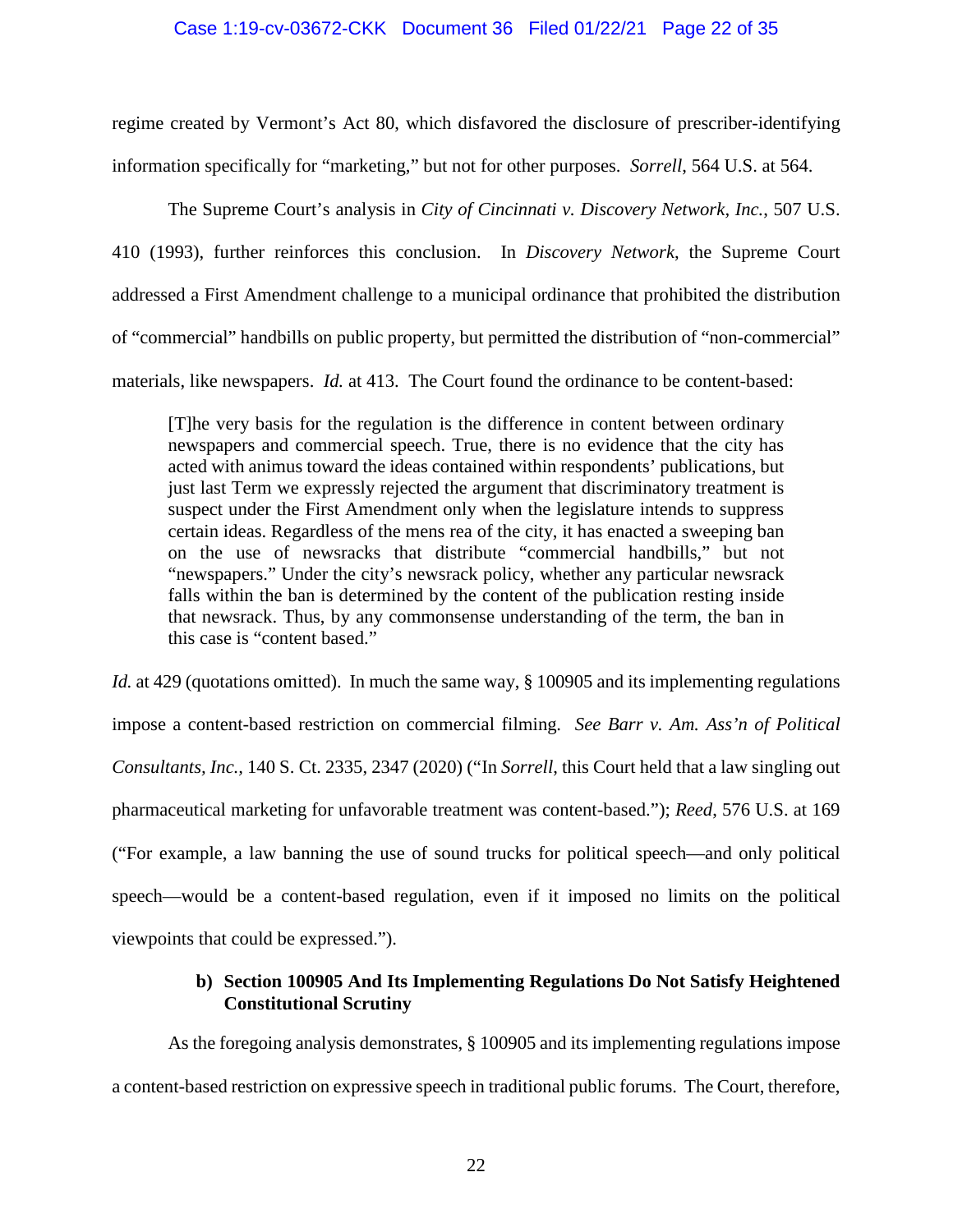### Case 1:19-cv-03672-CKK Document 36 Filed 01/22/21 Page 23 of 35

must evaluate the permitting regime they create for commercial filming under strict scrutiny. *See Minnesota Voters All.*, 138 S. Ct. at 1885; *AAPC*, 140 S. Ct. at 2347. To survive strict scrutiny, "the Government [must] prove that the restriction furthers a compelling interest and is narrowly tailored to achieve that interest." *Reed*, 576 U.S. at 171 (quotation omitted). Defendants do not even attempt to argue that § 100905 and its implementing regulations meet this standard. *See* Defs.' Mot. at 21–33 (addressing only intermediate scrutiny); Defs.' Opp'n at 15–21 (same). They do not meet this standard.

As an initial matter, Defendants contend that § 100905 furthers the government's interest in collecting compensation from commercial filmmakers and thereby raising funds for the National Park Service. *See* Defs.' Mot. at 27–28. But, as noted, Defendants make no argument that this governmental interest in revenue collection could satisfy strict scrutiny. Nor would such an argument succeed. Section 100905 requires the imposition of a "fair market" permit fee for commercial filming, assessed *in addition to* payment for "any costs incurred as a result of filming activities or similar projects, including administrative and personnel costs." 54 U.S.C. § 100905(a), (b). Put differently, § 100905 mandates payment not only for the incidental costs of filming and permit administration, but for the act of filming itself. In accordance therewith, the DOI's implementing regulations require a stand-alone "location fee" for commercial filming, assessed in addition to a payment to cover any administrative costs incurred. *See* 43 C.F.R. § 5.8(a), (b). This regime is difficult to square with the longstanding rule that the government may not "impose a charge for the enjoyment of a right granted by the federal constitution," including the First Amendment right to free expression. *Murdock v. Com. of Pennsylvania*, 319 U.S. 105, 113 (1943). Moreover, the Supreme Court has specifically rejected the government's attempt to justify content-based restrictions on speech by pointing to a need to raise revenue. *See Arkansas*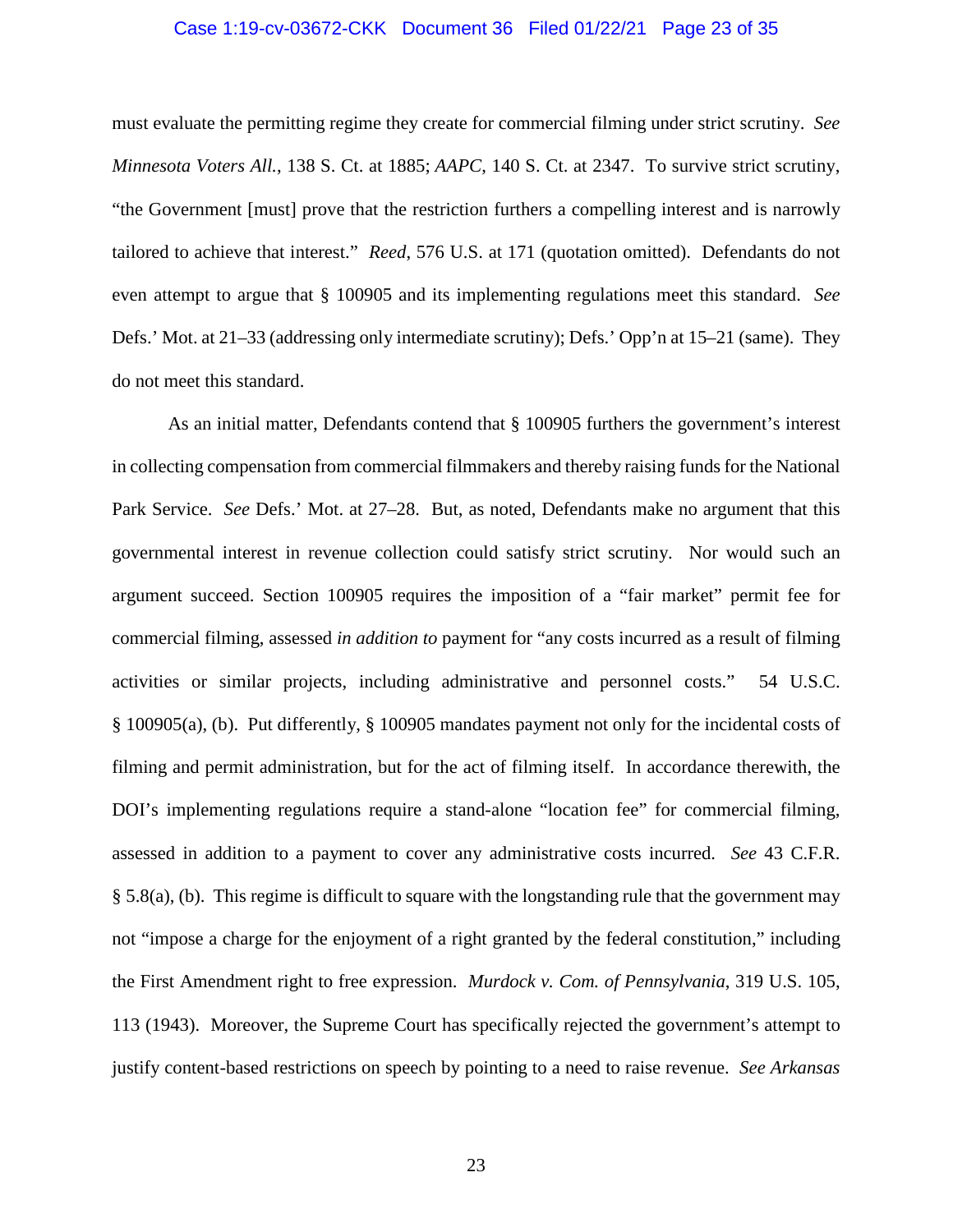### Case 1:19-cv-03672-CKK Document 36 Filed 01/22/21 Page 24 of 35

*Writers' Project, Inc. v. Ragland*, 481 U.S. 221, 231 (1987). Instead, "the State could raise the revenue by taxing [persons] generally, avoiding the censorial threat implicit in a tax that singles out" a particular speaker or form of speech. *Minneapolis Star & Tribune Co. v. Minnesota Com'r of Revenue*, 460 U.S. 575, 586 (1983). As such, any attempt to justify § 100905's permitting regime on the basis of a governmental need to raise revenue is a dead end.

Defendants, however, also offer another governmental interest that merits attention: protecting national park land from resource depletion and damage. *See* Defs.' Mot. at 28; *see also* Commercial Filming & Similar Projects & Still Photography Activities, 78 Fed. Reg. 52,087-02, 52,090 (noting that national parks have "limited space, fragile resources, or experience high visitation" and emphasizing the "need to protect nesting areas of threatened or endangered species during certain times of the year"). Protecting national park land and the resources it contains is a substantial governmental interest. *See Boardley*, 615 F.3d at 519 (collecting cases). Mr. Price does not challenge the validity of this interest, but instead questions the tailoring of § 100905 and its implementing regulations to this governmental goal. Specifically, Mr. Price argues that "there is no direct connection under [§ 100905] between the burden on commercial filming and its effect on property managed by DOI" and, further, that § 100905 "uniquely burdens commercial filming not only when there is no greater impact on federal lands than noncommercial filming . . . but also in instances when it has *less* of a burden." Pl.'s Mot. at 26 (emphasis in original).

The D.C. Circuit's decision in *Boardley v. U.S. Dep't of Interior*, 615 F.3d 508 (D.C. Cir. 2010), provides considerable support for Mr. Price's argument. In *Boardley*, the D.C. Circuit evaluated a First Amendment challenge to two NPS regulations that prohibited "'[p]ublic assemblies, meetings, gatherings, demonstrations, parades and other public expressions of views' and '[t]he sale or distribution of . . . printed matter' within park areas, unless 'a permit [authorizing

24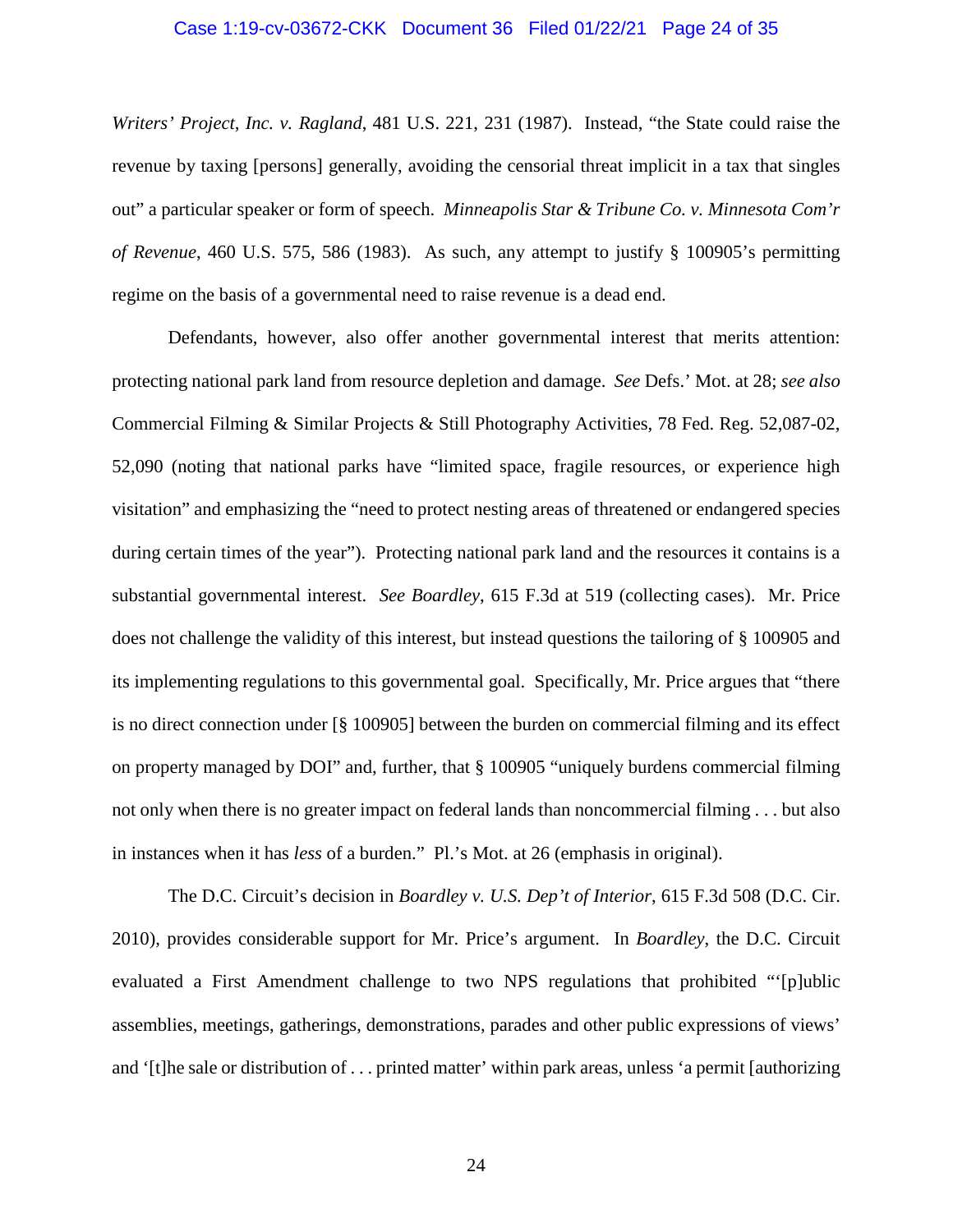### Case 1:19-cv-03672-CKK Document 36 Filed 01/22/21 Page 25 of 35

the activity] ha[d] been issued.'" *Id.*; *see also* 36 C.F.R. §§ 2.51, 2.52. The D.C. Circuit found that even under *intermediate* scrutiny, these regulations violated the First Amendment. *See Boardley*, 615 F.3d at 525.

First, the D.C. Circuit in *Boardley* concluded that the NPS regulations "'burden[ed] substantially more speech than [wa]s necessary' to achieve the government's substantial interests" in protecting national park lands and resources from damage. *Id.* at 519 (quoting *Ward v. Rock Against Racism*, 491 U.S. 781, 798–99 (1989)). A "crucial problem" with the NPS regulations was their over-inclusivity, as the permitting requirements "applied to groups of all sizes." *Boardley*, 615 F.3d at 521. On this point, the D.C. Circuit reasoned: "The government asserts interests in preventing overcrowding, protecting park facilities, protecting visitors, and avoiding interference with park activities. But why are individuals and members of small groups who speak their minds more likely to cause overcrowding, damage park property, harm visitors, or interfere with park programs than people who prefer to keep quiet?" *Id.* at 522. The D.C. Circuit further emphasized that "[t]he fit between means and ends, [was] far more precise when the NPS regulations [we]re applied to large groups." *Id.* In short, the NPS permitting requirements for all demonstrations and distribution of printed material imposed "too high a cost, namely, by significantly restricting a substantial quantity of speech that does not impede the NPS's permissible goals." *Id.* at 523 (quotation omitted).

Next, the D.C. Circuit in *Boardley* also considered the rule that "a time, place, or manner regulation must 'leave open ample alternatives for communication.'" *Id.* at 524 (quoting *Forsyth County*, 505 U.S. at 130). Here, the D.C. Circuit explained that the possible "alternatives" must be available to potential speakers "within the forum in question." *Boardley*, 615 F.3d at 524 (quotation omitted). The NPS regulations at issue in *Boardley* flatly failed this test. Under those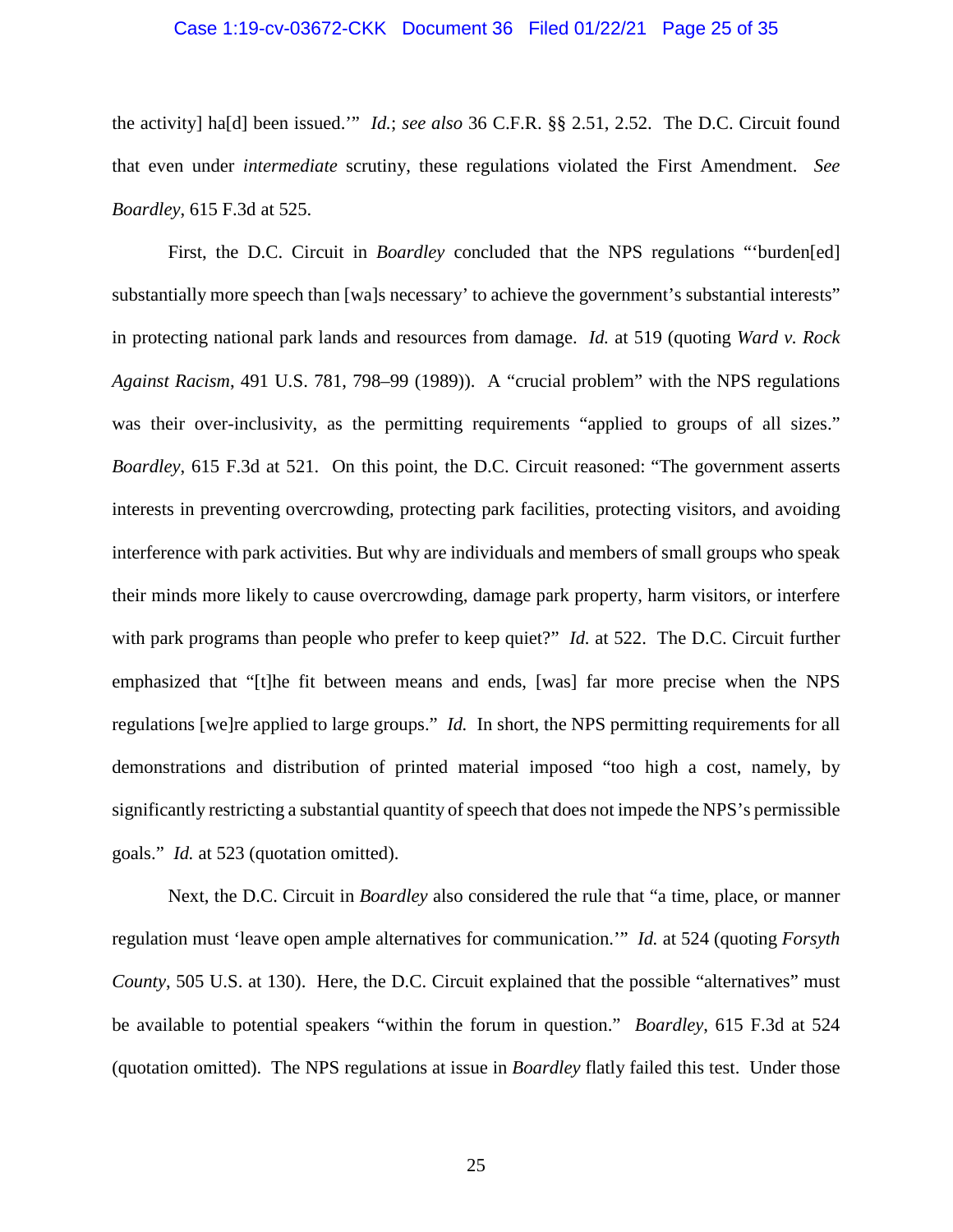### Case 1:19-cv-03672-CKK Document 36 Filed 01/22/21 Page 26 of 35

regulations, anyone who wanted to distribute leaflets or host an assembly in a national park needed to first obtain a permit. *See id.* Indeed, the regulations "completely excluded" any person planning to engage in such expression within a national park without a permit, leaving no options for these speakers other than acquiescence to the permitting regime or withholding their speech altogether. *Id.* at 525 (quoting *Cmty. for Creative Non-Violence v. Turner*, 893 F.2d 1387, 1393 (D.C. Cir. 1990)). It was no cure that such individuals could engage in speech on *other* properties *near* to the national parks, as this was not a viable "intra-forum alternative." *Boardley*, 615 F.3d at 525.

In this case, § 100905 and its implementing regulations suffer from flaws remarkably similar to those which rendered the NPS regulations unconstitutional in *Boardley*. First, § 100905 and its implementing regulations are overinclusive. On their face, § 100905 and its implementing regulations flatly require a paid permit for all "commercial filming." 54 U.S.C. § 100905(a); 43 C.F.R. §§ 5.1, 5.8. This regime, therefore, requires "individuals and small groups to obtain permits before engaging in expressive activities," just the same as it does for large groups with heavy and potentially disruptive filming equipment. *Boardley*, 615 F.3d at 525; *see also* Commercial Filming & Similar Projects & Still Photography Activities, 78 Fed. Reg. 52,087-02, 52,090 ("There is no basis for an exclusion based on crew size or amount of equipment under this statute."). Defendants offer no explanation for how the broad sweep of this permitting regime is sufficiently tailored to the government's goal of protecting federal land. *See* Defs.' Mot. at 29–30; Defs.' Opp'n at 17– 18. Mr. Price, for example, filmed *Crawford Road* with no more than a camera tri-pod, a microphone, and a crew of no more than four people. *See* Compl. ¶¶ 38–39. Restricting Mr. Price's filming activity has no clear connection to the government's land conservation goals, yet Mr. Price was still threatened with a criminal sanction under § 100905 and its implementing regulations for filming without a permit. *See id.* ¶ 43.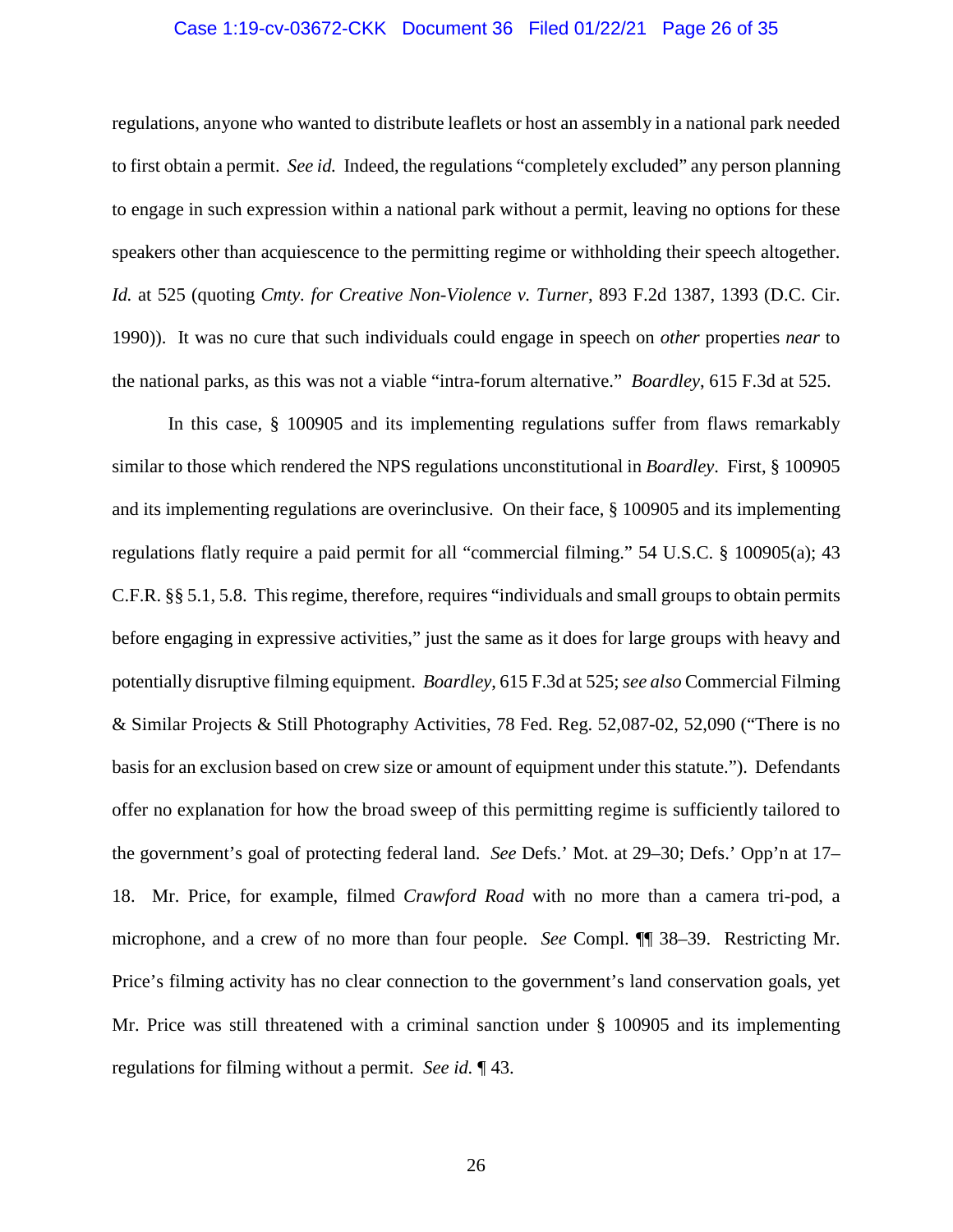### Case 1:19-cv-03672-CKK Document 36 Filed 01/22/21 Page 27 of 35

As the *amici* in this case persuasively argue, the overinclusive sweep of § 100905's permitting regime is particularly problematic given the ease of filming in the modern technological age. *See* Br. of Amici Curiae, ECF No. 29, at 5–12. Section 100905's legislative history reveals a Congressional focus, over twenty years ago, on "major motion pictures" filmed in national parks, such as "Star Wars" and "Dances with Wolves." S. Rep. 106-67, at 3 (1999). Yet, Congress did not limit the reach of § 100905 to these "major" productions alone, but instead drew the line only at "commercial" filming. 54 U.S.C. § 100905(a). Now, over two decades after the passage of § 100905, any individual may easily enter a national park and shoot a high-quality video at will using nothing more than a smart phone. *See* Br. of Amici Curiae, ECF No. 29, at 7. And with the expansion of mass-media outlets like YouTube, such filmmakers may expediently disseminate and monetize those videos on the internet. Yet, so long as these modern filmmakers attempt to commercially market their videos, § 100905 and its implementing regulations require a permit, without any regard for the effect that their filming might have on the preservation of national park land. *See* 43 C.F.R. § 5.12.

Relatedly, § 100905's permitting regime also *excludes* non-commercial filming without any consideration for the damage that activity might also cause to national parks. *See* Pl.'s Mot. at 41. For example, a "non-commercial" filming production carried out by a non-profit organization or a news crew would escape the reach of § 100905's permitting regime, *even if* those groups used heavy filming equipment that damaged federal land. *See* 54 U.S.C. § 100905(a). Or consider the case of Mr. Price and his forthcoming film *Ten Roads*. If Mr. Price shoots *Ten Roads* at Yorktown Battlefield by himself, with no more than a hand-held camera, he would still need a permit, so long as the film was "commercial." *See* 43 C.F.R. § 5.2(a). But what if instead Mr. Price produced *Ten Roads* as a private, non-commercial film, using heavy filming equipment and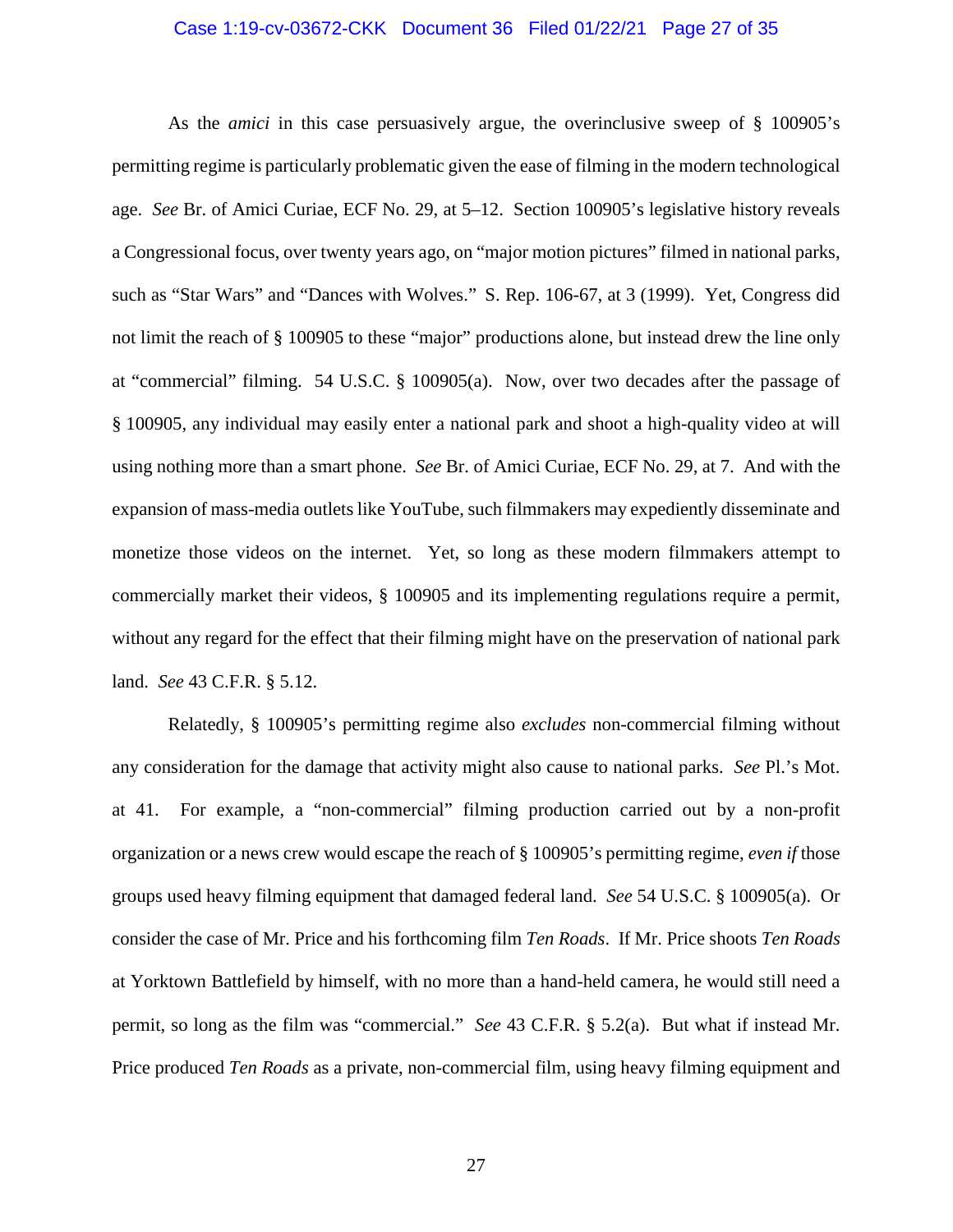### Case 1:19-cv-03672-CKK Document 36 Filed 01/22/21 Page 28 of 35

a crew of thirty workers? In such a case, Mr. Price's non-commercial film would pose a far greater threat to federal land, but could nonetheless proceed without a permit under § 100905. These under- *and* over-inclusivity problems demonstrate the obvious tailoring defects of § 100905's restriction on commercial filming. *See, e.g.*, *Gilleo*, 512 U.S. at 51 (addressing the First Amendment problem of underinclusive regulations); *Simon & Schuster, Inc. v. Members of New York State Crime Victims Bd.*, 502 U.S. 105, 121 (1991) (addressing the First Amendment problem of overinclusive regulations).

Indeed, the D.C. Circuit struck down a similar NPS permitting regime in *Boardley* for this very reason. *See Boardley*, 615 F.3d at 521–25. It is also notable that in response to the *Boardley* decision, the NPS regulations at issue were revised to include a "small group permit exception" for expressive activities "involving 25 persons or fewer." 36 C.F.R. § 2.51(b)(1); *id.* § 2.52(b)(1). This small group exception responded directly to the D.C. Circuit's holding that "[r]equiring individuals and small groups to obtain permits before engaging in expressive activities within designated 'free speech areas' (and other public forums within national parks) violates the First Amendment." *Boardley*, 615 F.3d at 525. As Mr. Price has demonstrated here, however, § 100905 and its implementing regulations contain no such exception for individual commercial filmmakers or small groups of commercial filmmakers.

It also bears mentioning that § 100905 and its implementing regulations do not leave open any adequate alternatives for commercial filmmakers who would like to film on national park grounds without a permit. *See* Pl.'s Mot. at 32–33. As explained above, the permitting regime applies to "any area of land and water administered by the Secretary [of the Interior], acting through the Director [of the National Park Service], for park, monument, historic, parkway, recreational, or other purposes." 54 U.S.C. § 100501 (defining a "system unit"); *see also id.*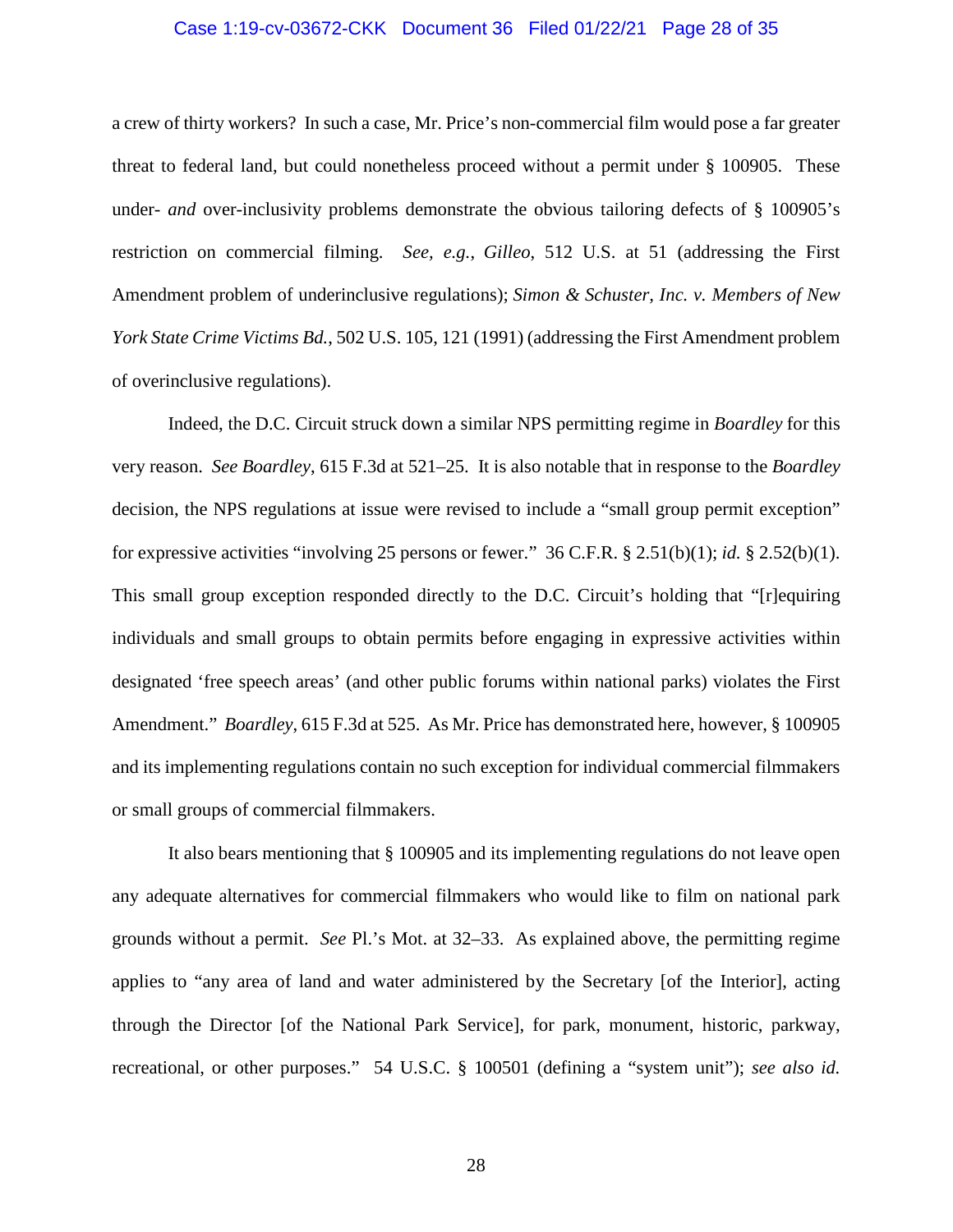### Case 1:19-cv-03672-CKK Document 36 Filed 01/22/21 Page 29 of 35

§ 100102(1)–(6). Consequently, commercial filmmakers who would like to shoot on national park grounds must either obtain a permit or cancel their filming plans altogether. Mr. Price's decision to halt production of his forthcoming film on the Saltville Massacre, absent a permit, is a paradigmatic example of this scenario. *See* Compl. ¶ 54. Tellingly, Defendants argue that "*with a permit*, [filmmakers] would have multiple alternative channels to film [their] movie[s], most obviously *applying for a permit* . . ." Defs.' Mot. at 33 (emphasis added). Defendants also later suggest that filmmakers could simply "choose not to generate income from the film." Defs.' Opp'n at 20. But these are not "alternatives." They are simply ways of complying with § 100905's permitting regime. At bottom, § 100905 and its implementing regulations leave commercial filmmakers with no "intra-forum" alternative, but rather a binary proposition: either obtain a permit or forgo commercial filming in a national park. *Boardley*, 615 F.3d at 524 (quoting *Turner*, 893 F.2d at 1393). This lack of alternative channels is impermissible under First Amendment scrutiny, as the D.C. Circuit also made clear in *Boardley*. *See id.*

#### \*\*\*\*

As the foregoing analysis shows, § 100905 and its implementing regulation impose a content-based restriction on speech that does not pass constitutional muster. Just as the NPS regulations struck down in *Boardley*, § 100905's permitting regime for commercial filming "'burden[s] substantially more speech than is necessary' to achieve the government's substantial interests" in protecting national park lands and resources from damage. *Boardley*, 615 F.3d at 519 (quoting *Ward*, 491 U.S. at 798–99). Section 100905 and its implementing regulations also fail to leave open any alternative channels for commercial filmmakers who would like to film in national parks without a permit. *Boardley*, 615 F.3d at 524 (quoting *Turner*, 893 F.2d at 1393). Accordingly, Mr. Price has established that the permit requirement for commercial filming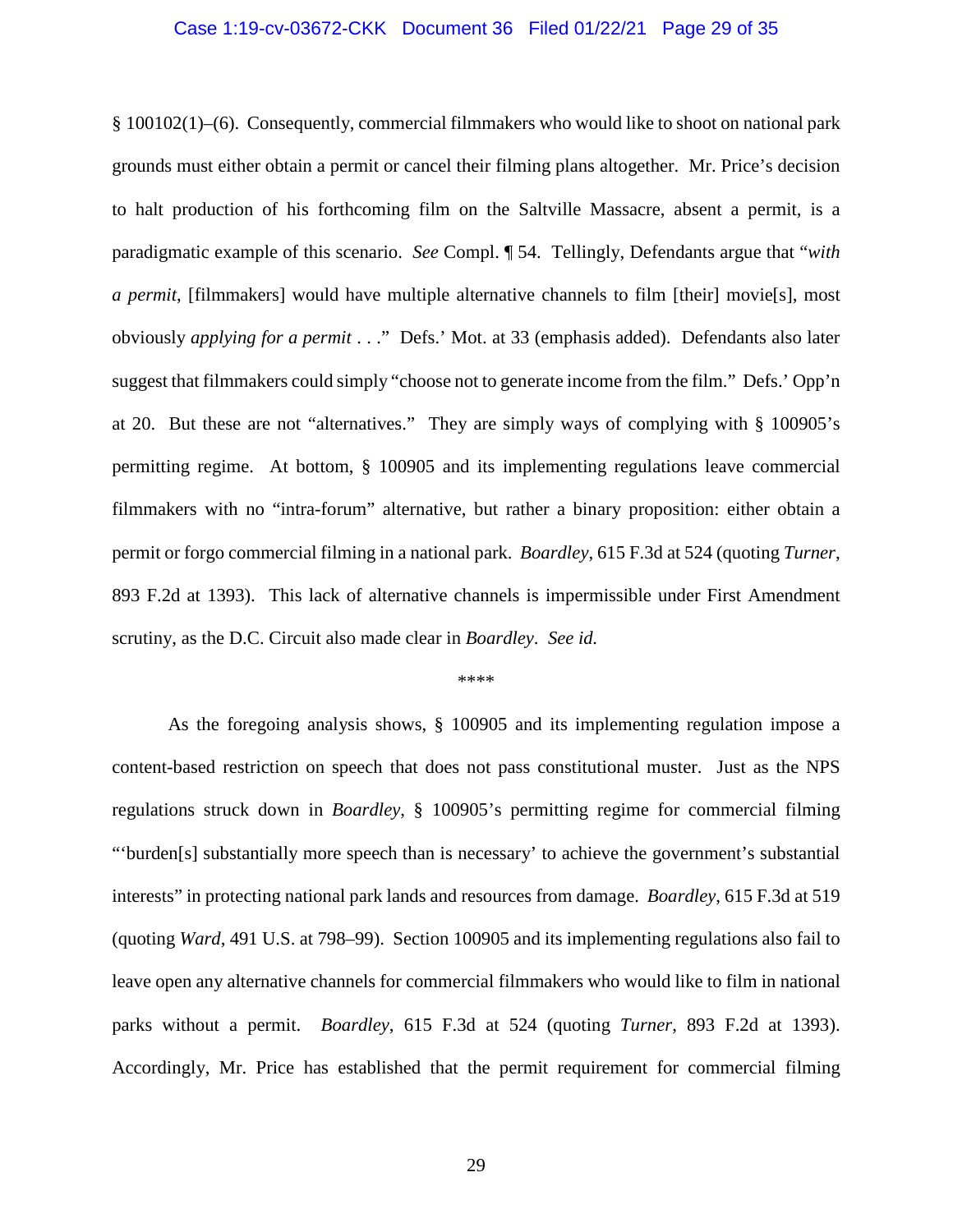### Case 1:19-cv-03672-CKK Document 36 Filed 01/22/21 Page 30 of 35

imposed by 54 U.S.C. § 100905, 43 C.F.R. Part 5, and 36 C.F.R. § 5.5 violates the First Amendment.<sup>[2](#page-29-0)</sup> The Court may, therefore, enter a "judgment on the merits" in Mr. Price's favor on his First Amendment claim. *Murphy v. Dep't of Air Force*, 326 F.R.D. 47, 49 (D.D.C. 2018) (quotation omitted); *see also* Compl. ¶¶ 71–80.

### **C. Equitable Relief**

 $\overline{a}$ 

The last remaining issue for the Court to consider is the equitable relief requested by Mr. Price. Mr. Price seeks two forms of equitable relief: (1) a declaratory judgment stating that the requirements in 54 U.S.C. § 100905, 43 C.F.R. Part 5, and 36 C.F.R. § 5.5 that those engaged in "commercial filming" must obtain permits and pay fees are unconstitutional, and (2) a permanent injunction enjoining the permit and fee requirements for commercial filming in 54 U.S.C. § 100905, 43 C.F.R. Part 5, and 36 C.F.R. § 5.5, and enjoining prosecution and the imposition of criminal liability thereunder. *See* Compl. at Prayer for Relief, ¶¶ A, B; Pl.'s Mot. at 45. Both forms of equitable relief are appropriate here.

First, the Court will enter a declaratory judgment stating that 54 U.S.C. § 100905, 43 C.F.R. Part 5, and 36 C.F.R. § 5.5 impose an unconstitutional permitting requirement on "commercial filming." "In a case of actual controversy within its jurisdiction," a federal court "may declare the rights and other legal relations of any interested party seeking such declaration." 28 U.S.C. § 2201(a). "To invoke the Declaratory Judgment Act, a plaintiff must demonstrate that there is a substantial controversy, between parties having adverse legal interests, of sufficient immediacy and reality to warrant the issuance of a declaratory judgment." *United Gov't Sec. Officers of Am., Local 52 v. Chertoff*, 587 F. Supp. 2d 209, 222 (D.D.C. 2008) (quotation omitted).

<span id="page-29-0"></span><sup>2</sup> Neither party proposes severing any portion of the commercial filming restrictions set forth in 54 U.S.C. § 100905, 43 C.F.R. Part 5, or 36 C.F.R. § 5.5. The Court finds no basis for doing so here. *Boardley*, 615 F.3d at 525 ("Neither party has argued that we should sever the regulations in order to leave part of them intact, and we perceive no basis for doing so.").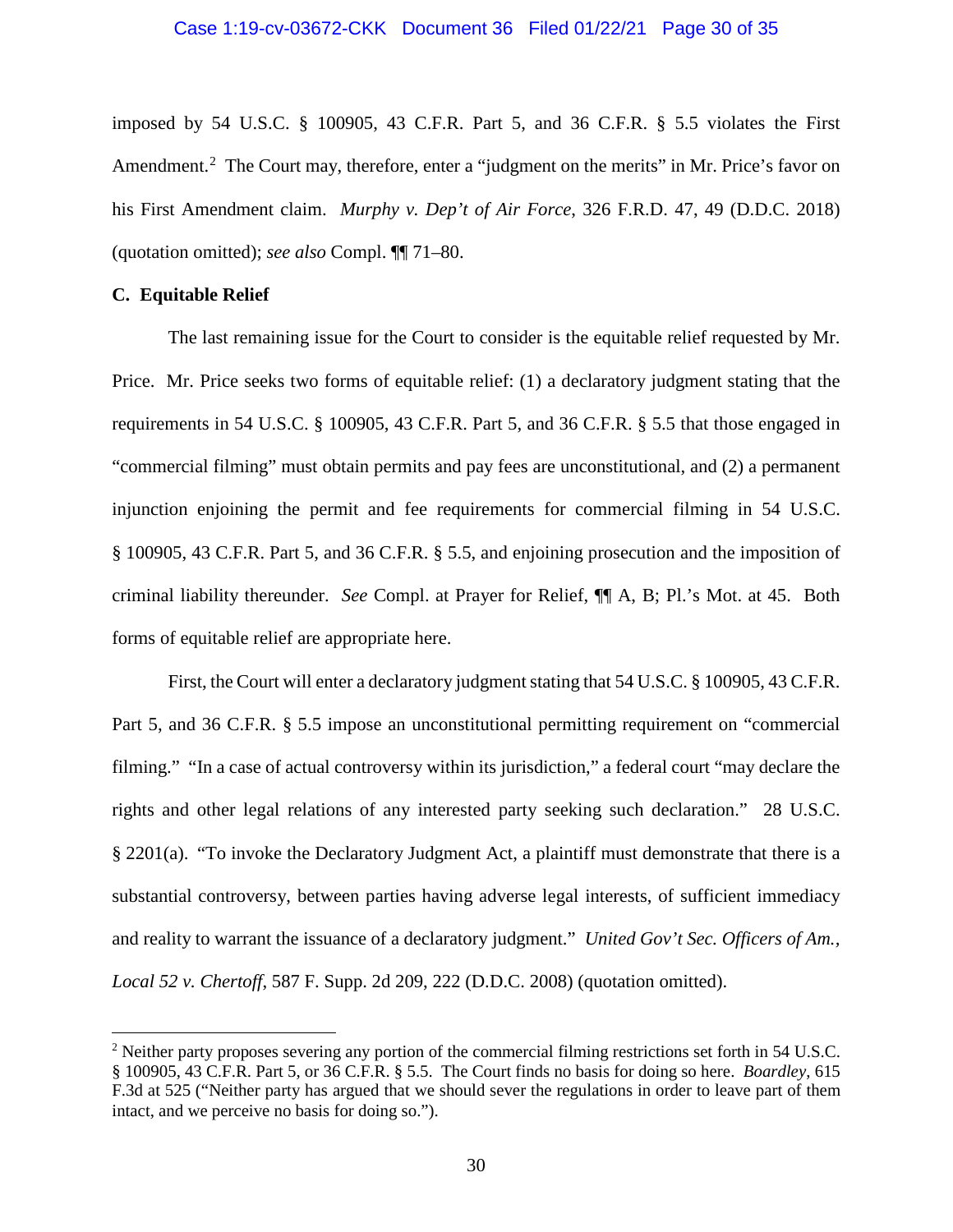### Case 1:19-cv-03672-CKK Document 36 Filed 01/22/21 Page 31 of 35

Mr. Price meets this standard. As set forth above, Mr. Price has presented an actual Article III "case" over which this Court has jurisdiction. *See* disc. *supra* at § III.A. Moreover, the Court has also concluded that the permitting regime for "commercial filming" mandated by 54 U.S.C. § 100905 and its implementing regulations is an unconstitutional restriction on speech protected by the First Amendment. *See* disc. *supra* at § III.B. Declaratory relief is appropriate in such a case, where the plaintiff demonstrates on the merits, as Mr. Price has done here, that a law violates the First Amendment. *See e.g.*, *Boggs v. Bowron*, 842 F. Supp. 542, 547 (D.D.C. 1993), *aff'd*, 67 F.3d 972 (D.C. Cir. 1995) )("[C]ivil actions for declaratory relief against criminal prosecution have become a common method of challenging the constitutionality of federal statutes," particularly "where First Amendment rights are at stake."); *Nat'l Ass'n of Manufacturers v. United States Sec. & Exch. Comm'n*, No. 1:13-CV-00635-KBJ, 2017 WL 3503370, at \*1 (D.D.C. Apr. 3, 2017) (issuing a declaratory judgment against a statute and regulations in violation of the First Amendment).

The Court will also grant Mr. Price's motion for a permanent injunction enjoining the permit and fee requirements for commercial filming in 54 U.S.C. § 100905, 43 C.F.R. Part 5, and 36 C.F.R. § 5.5, and enjoining prosecution and the imposition of criminal liability thereunder. *See*  Pl.'s Mot. at 45. "According to well-established principles of equity, a plaintiff seeking a permanent injunction must satisfy a four-factor test before a court may grant such relief. A plaintiff must demonstrate: (1) that it has suffered an irreparable injury; (2) that remedies available at law, such as monetary damages, are inadequate to compensate for that injury; (3) that, considering the balance of hardships between the plaintiff and defendant, a remedy in equity is warranted; and (4) that the public interest would not be disserved by a permanent injunction." *eBay Inc. v. MercExchange, L.L.C.*, 547 U.S. 388, 391 (2006). "The decision to grant or deny permanent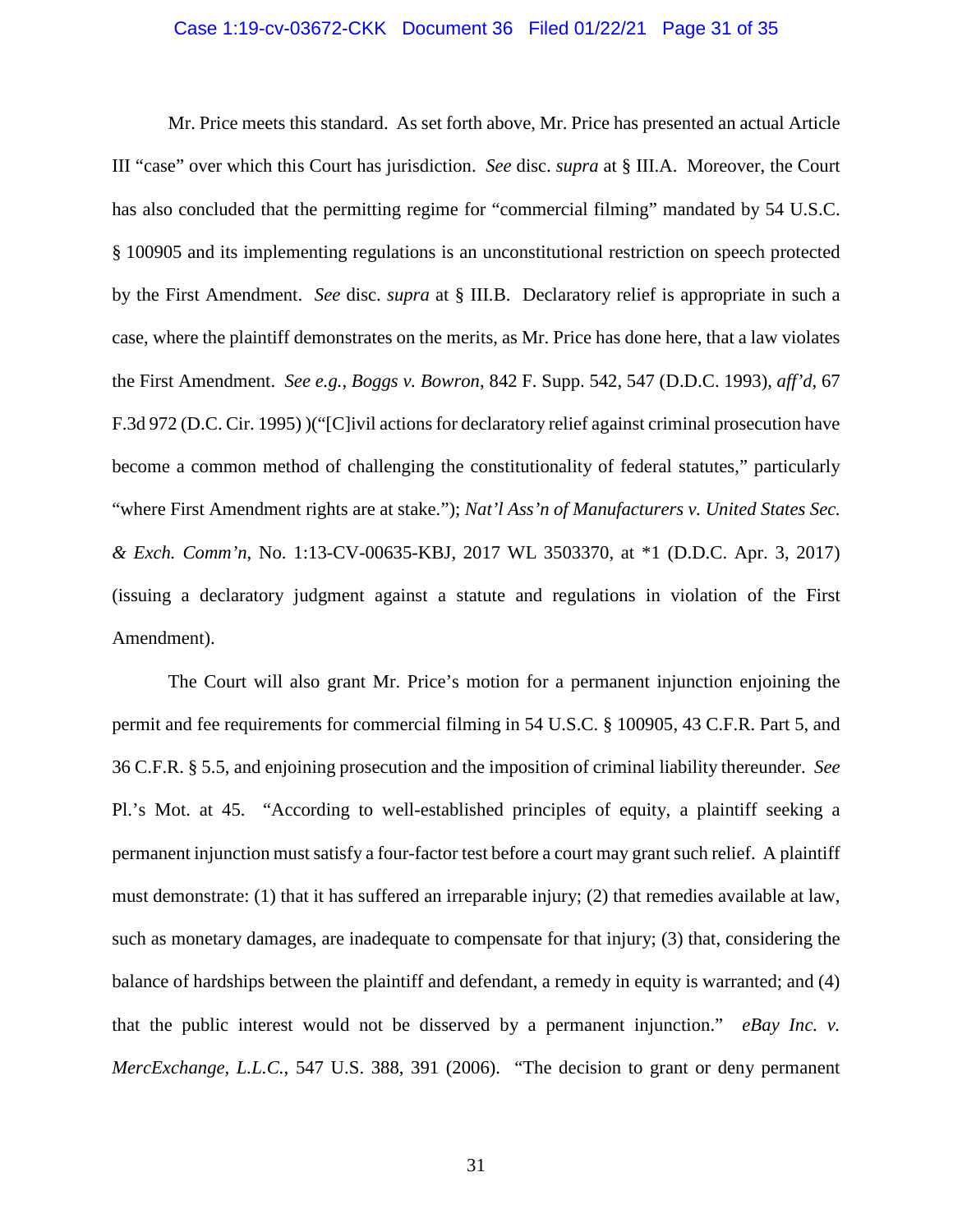### Case 1:19-cv-03672-CKK Document 36 Filed 01/22/21 Page 32 of 35

injunctive relief is an act of equitable discretion by the district court." *Id.*; *see also Nat'l Min. Ass'n v. U.S. Army Corps of Engineers*, 145 F.3d 1399, 1408 (D.C. Cir. 1998).

Mr. Price has satisfied this threshold. First, the Court has already concluded that Mr. Price has successfully shown on the merits that 54 U.S.C. § 100905 and its implementing regulations violate the First Amendment. *See* disc. *supra* at § III.B. A permanent injunction, however, "does not follow from success on the merits as a matter of course." *Winter v. Nat. Res. Def. Council, Inc.*, 555 U.S. 7, 32 (2008). And while "[t]he loss of First Amendment freedoms, for even minimal periods of time, unquestionably constitutes irreparable injury," *Elrod v. Burns*, 427 U.S. 347, 373 (1976), the D.C. Circuit has charted a more discerning course when considering injunctive relief for First Amendment injuries. To establish "irreparable injury" in the context of free speech claims, the movant must also "demonstrate a likelihood that they will engage in the constitutionally protected expressive conduct." *Chaplaincy of Full Gospel Churches v. England*, 454 F.3d 290, 303 (D.C. Cir. 2006). But Mr. Price still clears this bar. As discussed above, the record in this case demonstrates Mr. Price's tangible plan to shoot a commercial film about the Saltville Massacre at two different national park locations. *See United States v. Price*, No. 4:19-po-180- DEM (E.D. Va. Aug. 29, 2019), ECF No. 20-1 (Price Decl.),  $\P$  $\degree$  2–4. These locations are proximate to Mr. Price's residence, and he had just recently produced a similar film on one of these sites in the past. *See* Compl. ¶¶ 38–39. Mr. Price, however, stopped his commercial filming plans because of the unconstitutional permitting restrictions imposed by § 100905. *See United States v. Price*, No. 4:19-po-180-DEM (E.D. Va. Aug. 29, 2019), ECF No. 20-1 (Price Decl.), ¶ 4. Mr. Price has, therefore, established an irreparable injury caused by § 100905 and its implementing regulations. *See, e.g.*, *Henderson v. Lujan*, 964 F.2d 1179, 1181 (D.C. Cir. 1992) (affirming injunction of NPS regulation in violation of the First Amendment); *Guffey v. Duff*, 459 F. Supp. 3d 227, 255 (D.D.C.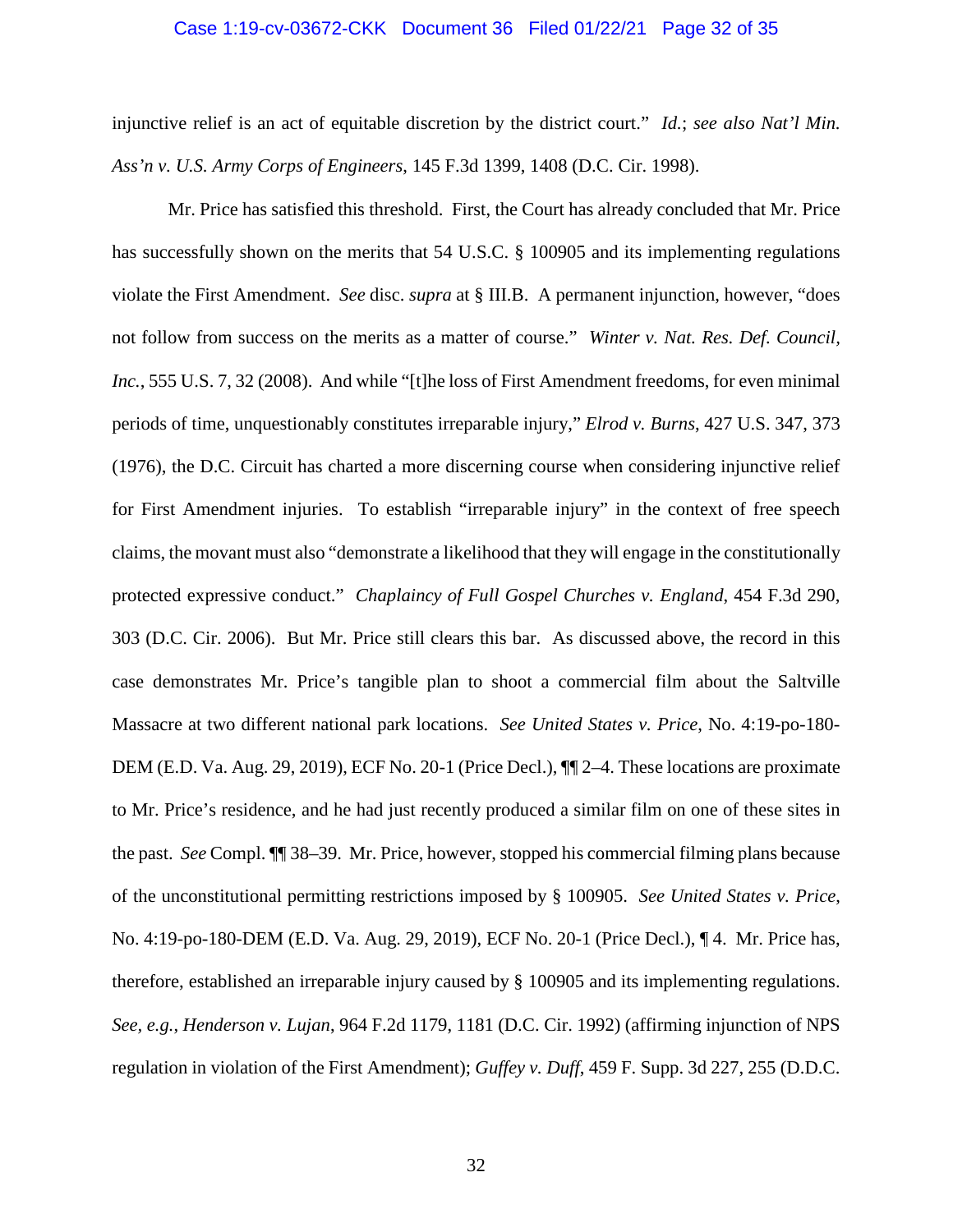### Case 1:19-cv-03672-CKK Document 36 Filed 01/22/21 Page 33 of 35

2020); *Am. Civil Liberties Union v. Mineta*, 319 F. Supp. 2d 69, 87 (D.D.C. 2004). It is also clear that a legal remedy, *i.e.,* a monetary award, would do nothing to permit Mr. Price the ability to conduct his filming absent § 100905's permitting restrictions. *See eBay Inc.*, 547 U.S. at 391; *Pursuing Am.'s Greatness v. Fed. Election Comm'n*, 831 F.3d 500, 511 (D.C. Cir. 2016). Defendants do not contest this point.

Finally, Mr. Price has shown that the "balance of the hardships" between the parties, as well as the public interest, weigh in favor of a permanent injunction. *eBay Inc.*, 547 U.S. at 391. Here, the hardship imposed upon Mr. Price by § 100905's unconstitutional permitting regime is consonant with the strong public interest in "always . . . prevent[ing] the enforcement of unlawful speech restrictions." *Guffey*, 459 F. Supp. 3d at 255 (citing *Lamprecht v. FCC*, 958 F.2d 382, 390 (D.C. Cir. 1992) ("[A] policy that is unconstitutional would inherently conflict with the public interest.")). And given the broad scope of § 100905, the statute imposes a chilling effect on the expressive activities of a wide swath of national park visitors. *See* disc. *supra* at § III.B.3.b. Consequently, there is a significant equitable interest in avoiding the unconstitutional application and enforcement of § 100905 and its implementing regulations. *See Pursuing Am.'s Greatness*, 831 F.3d at 511.

Moreover, the governmental and public interests in favor of § 100905 and its implementing regulations are insufficient to counterbalance such a chilling effect. While the government and the public do have an interest in preserving federal lands, such an interest does not justify a widely overinclusive law that infringes upon free expression. *See Boardley*, 615 F.3d at 525; disc. *supra* at § III.B.3.b. And, as Mr. Price notes, "filming and photography . . . had long proceeded on federal lands before [the] enactment" of § 100905. Pl.'s Mot. at 44; *see also* S. Rep. 106-67, at 3 (1999) (noting prior motion pictures filmed on national park lands). Moreover, the National Park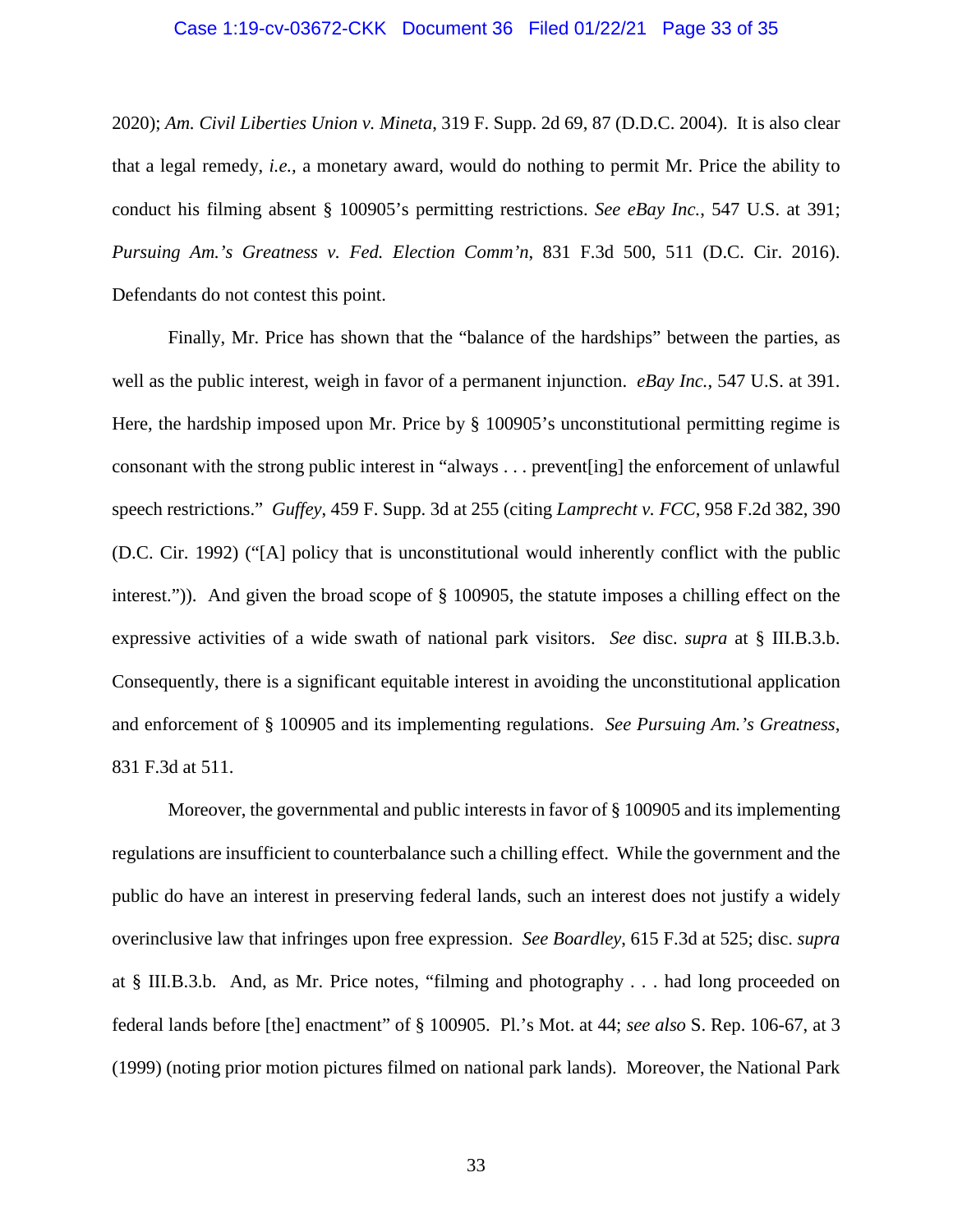### Case 1:19-cv-03672-CKK Document 36 Filed 01/22/21 Page 34 of 35

Service has also shown itself capable of enacting regulations that preserve park resources without overly burdening expressive activity, and may continue to do so in ways that do not run afoul of the First Amendment. *See, e.g.*, 43 C.F.R. §§ 3.3, 3.11; 36 C.F.R. §§ 2.51, 2.52. This leaves, then, only the government's interest in raising revenue for federal land conservation. *See* 43 C.F.R. § 5.12 (allocating commercial filming fees "for the use of Federal lands or facilities"). The government certainly has an interest in collecting money for such a public use. But, as discussed, Congress may not tax the exercise of a fundamental right, *see Murdock*, 319 U.S. at 113, and, here, Congress could instead levy taxes without targeting any particular form of speech, *see Minneapolis Star*, 460 U.S. at 586. Consequently, the government's interest in raising revenue does not tip the balance of the equities against an injunction of § 100905 and its implementing regulations. To the contrary, the balance of the equities favors such an injunction.

For these reasons, the Court will issue a permanent injunction enjoining the permit and fee requirements for commercial filming in 54 U.S.C. § 100905, 43 C.F.R. Part 5, and 36 C.F.R. § 5.5, and enjoining prosecution and the imposition of criminal liability thereunder. The Court issues this injunction in an exercise of is discretionary authority and after a complete and independent review of the record and a balancing of the equities. *See Winter*, 555 U.S. at 32. The Court also notes that beyond the merits of Mr. Price's First Amendment claim, Defendants have presented no argument specifically against the propriety of injunctive relief. Defendants' reticence on this issue further reinforces the Court's independent conclusion that a permanent injunction is appropriate.

#### **IV. CONCLUSION**

For the reasons set forth in this Memorandum Opinion, the Court **DENIES** Defendants' Motion for Judgment on the Pleadings. *See* ECF No. 18. In turn, the Court **GRANTS** Mr. Price's Cross-Motion for Judgment on the Pleadings. *See* ECF No. 25. Accordingly, the Court will issue a declaratory judgment stating that the requirements in 54 U.S.C. § 100905, 43 C.F.R. Part 5, and